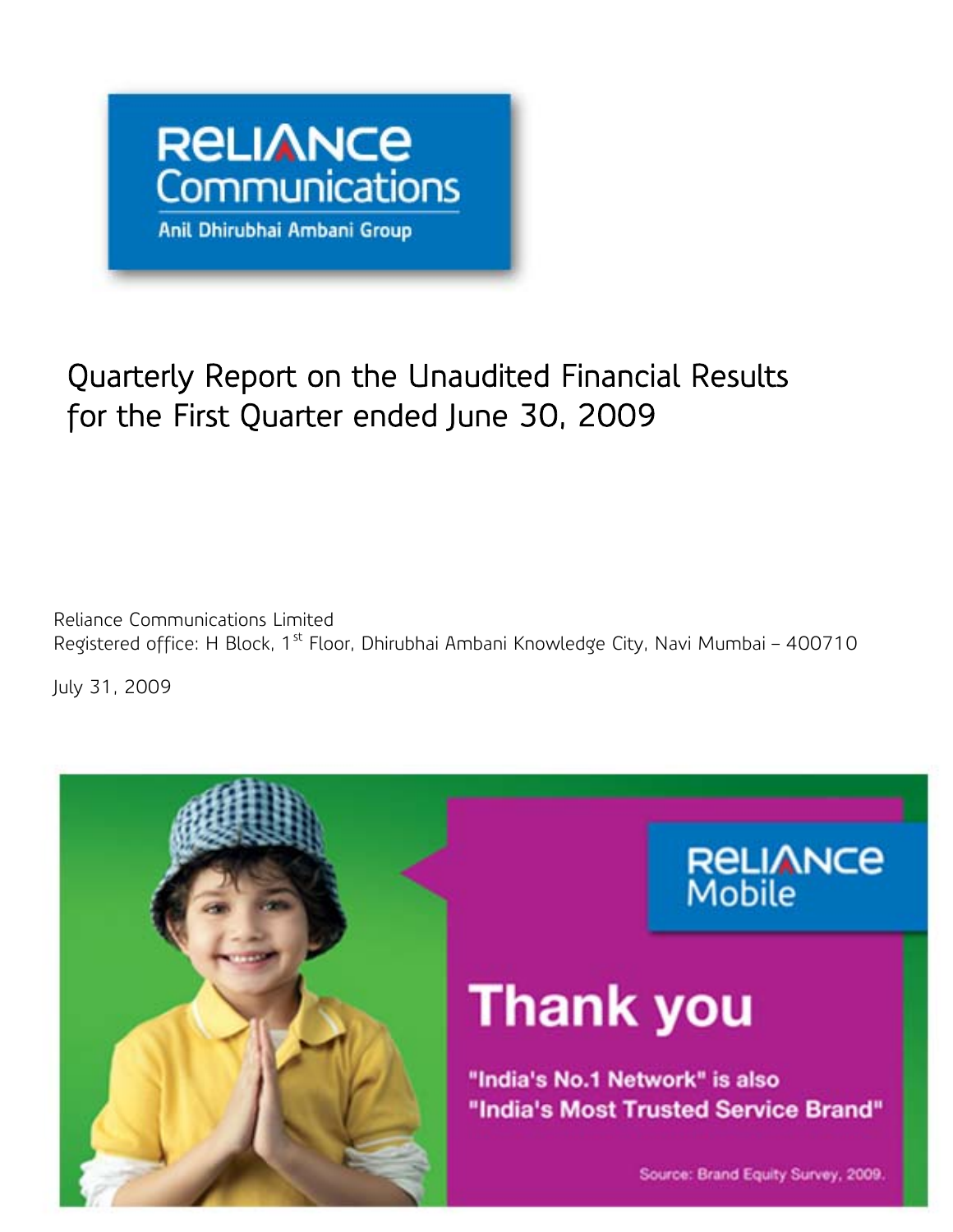# India's **No.1 Network.**



Reliance Mobile is growing from strength to strength. It's world class CDMA and GSM networks have reached the farthest corners of the country. Just waiting for you to act at the speed of thought - wherever you may be, whenever it may be. Be it to rejoice, recall, relive, remember, share, wish, reach out, confide, confess, apologize, explain - whatever, Just pick up the phone and brighten up your life. And perhaps somebody else's too.

## Go for it. T.ull

Call 1800 100 3333 visit www.rcom.co.in



Coverage across 20,000 towns and 5 lac villages. <br>
Coverage across 20,000 towns and 5 lac villages. <br>
Michael experience with digital voice clarity, seamless<br>
to 16 TV channels and websites like Youtube. <br>
Midest R-World®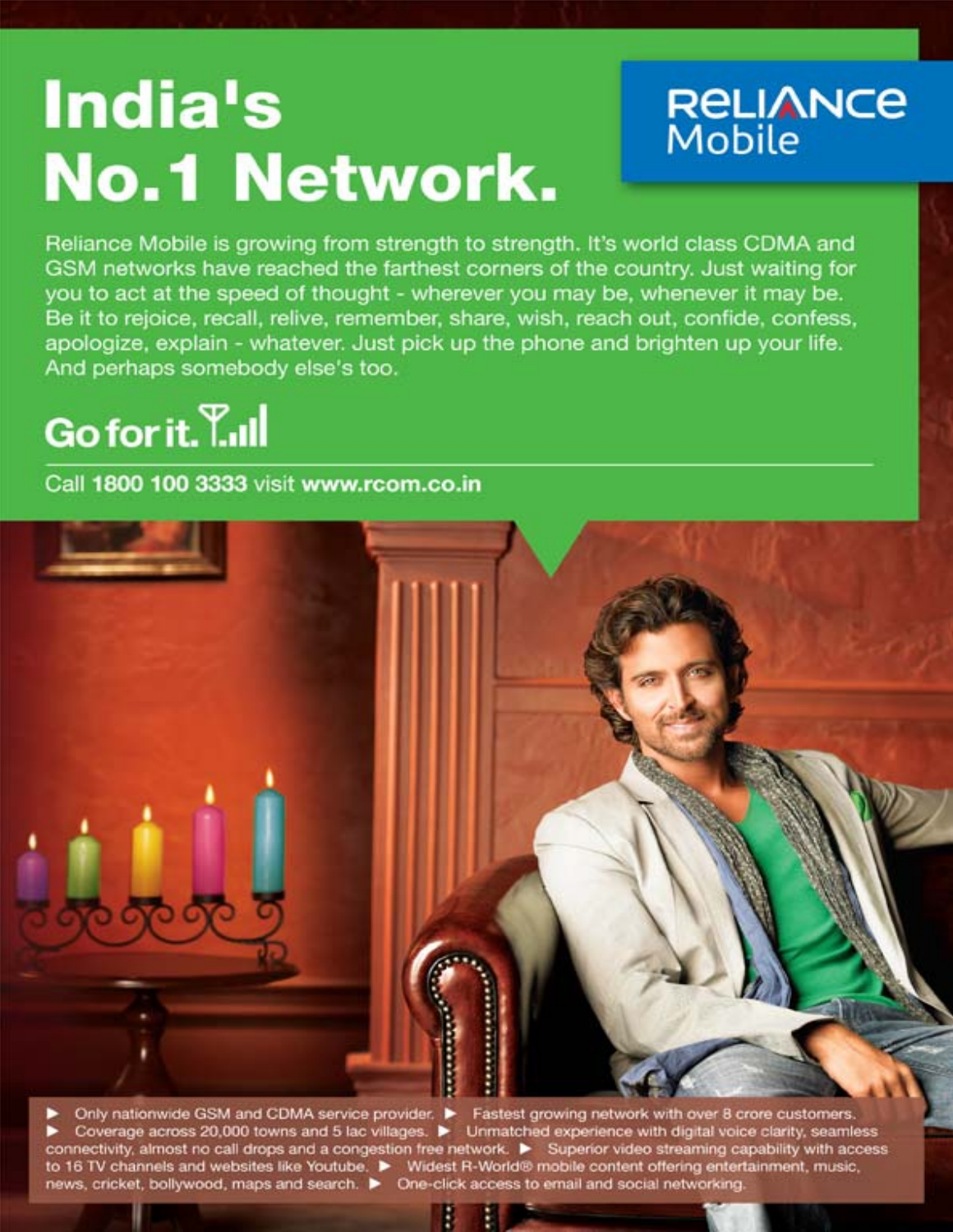## Supplemental Disclosures

Safe Harbour: Some information in this report may contain forward-looking statements. We have based these forward-looking statements on our current beliefs, expectations, and intentions as to facts, actions and events that will or may occur in the future. Such statements generally are identified by forwardlooking words such as "believe", "plan", "anticipate", "continue", "estimate", "expect", "may", "will" or other similar words.

A forward-looking statement may include a statement of the assumptions or bases underlying the forward-looking statement. We have chosen these assumptions or bases in good faith, and we believe that they are reasonable in all material respects. However, we caution you that forward-looking statements and assumed facts or bases almost always vary from actual results, and the differences between the results implied by the forward-looking statements and assumed facts or bases and the actual results could be material depending on the circumstances. You should also keep in mind that any forward-looking statement made by us in this report or elsewhere speaks only of the date on which we made it. New risks and uncertainties come up from time to time, and it is impossible for us to predict these events or how they may affect us. We have no duty to, and do not intend to, update or revise the forward-looking they may affer this report after the date hereof. In light of these risks and uncertainties, any forward-<br>Statements in This report after the date hereof. In light of these risks and uncertainties, any forward-<br>Looking sta looking statement made in this report or elsewhere may or may not occur and has to be read and understood along with this supplemental disclosure.<br>Results for the Quarter ended June 30, 2009 and 2009 and 2009 and 2009 and 2009 and 2009 and 2009 and 2009 and

General Risk: Investments in equity and equity-related securities involve a degree of risk and investors should not invest in the equity shares of the Company unless they can afford to take the risk of losing their investment. For taking an investment decision, investors must rely on their own examination of the Company including the risks involved.

Convenience Translation: All references in this report to "Rs" are to Indian Rupees and all references herein to "US\$" are to United States Dollars.

We publish our financial statements in Indian Rupees, the legal currency of the Republic of India. All amounts translated into United States Dollars in this report are provided solely for the convenience of the reader, and no representation is made that the Indian Rupee or United States Dollar amounts referred to herein could have been or could be converted into United States Dollars or Indian Rupees respectively, as the case may be, at any particular rate, the rates stated in this report, or at all.

Others: In this report, the terms "we", "us", "our", "the Company" or "the Group", unless otherwise specified or the context otherwise implies, refer to Reliance Communications Limited ("Reliance Communications") and its affiliates, including, inter alia, FLAG Telecom Group Limited ("FLAG"), Reliance Telecom Limited ("RTL"), Reliance Communications Infrastructure Limited ("RCIL") and Reliance Infratel Limited ("Reliance Infratel"). Further abbreviations are defined within this report.

Any discrepancies in any table between total and sums of the amounts listed are due to rounding off.

Disclaimer: This communication does not constitute an offer of securities for sale in the United States. Securities may not be sold in the United States absent registration or an exemption from registration under the U.S. Securities Act of 1933, as amended. Any public offering of securities to be made in the United States will be made by means of a prospectus and will contain detailed information about the Company and its management, as well as financial statements.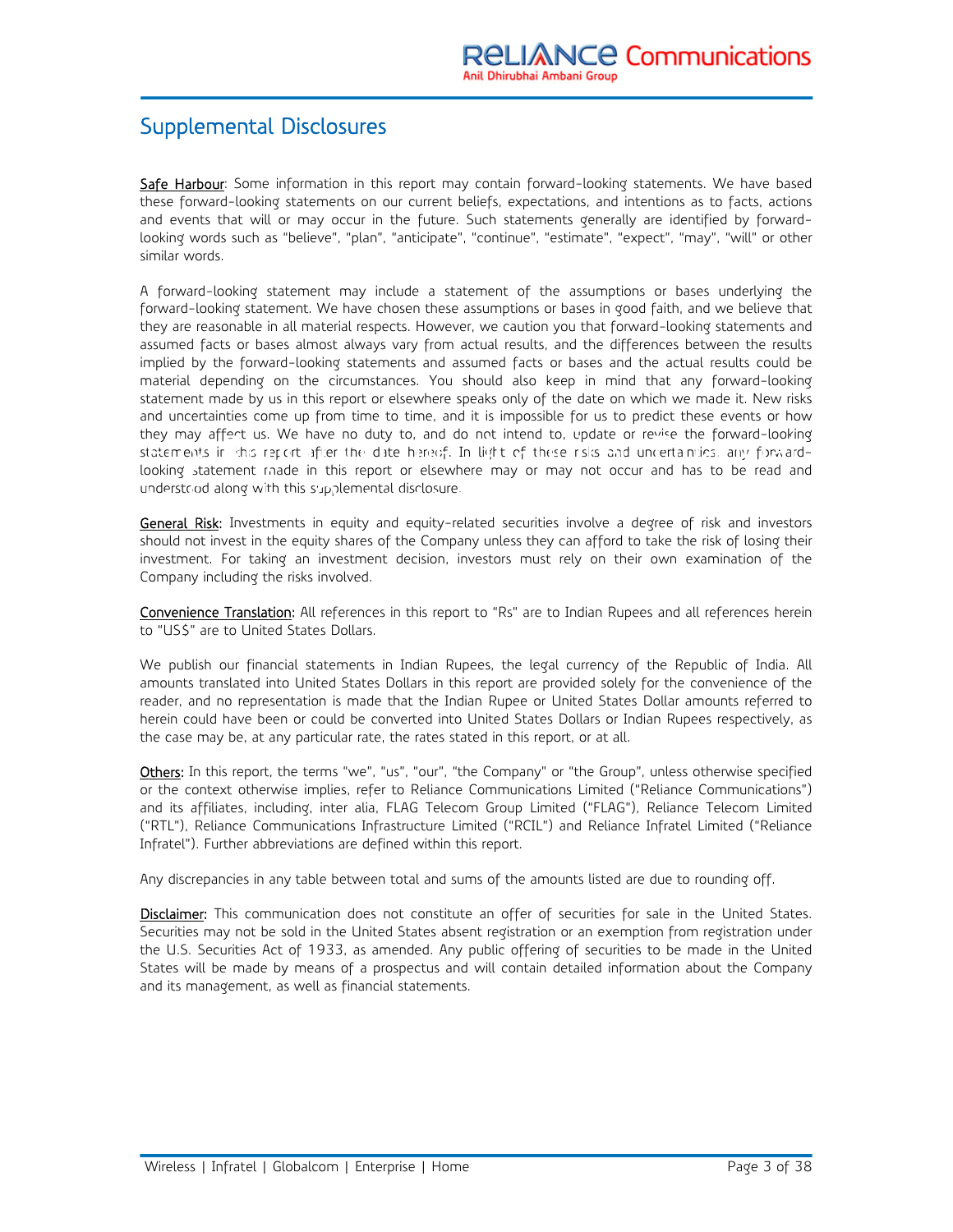## Table of Contents

| 9. |  |
|----|--|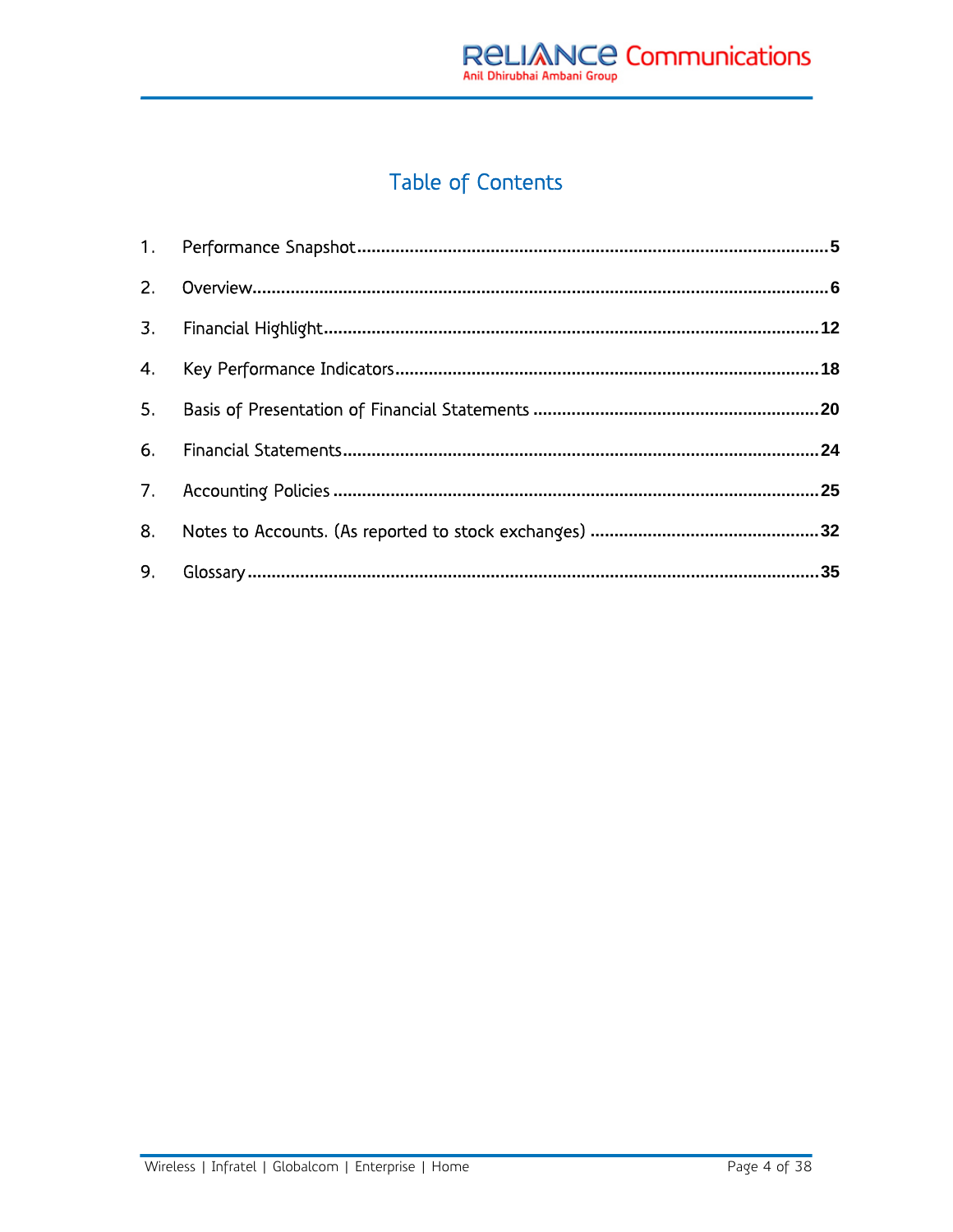## 1. Performance Snapshot

|                                 |              | 12 months period ended                | Quarter ended |         |                            |
|---------------------------------|--------------|---------------------------------------|---------------|---------|----------------------------|
| Particulars                     | <b>Units</b> | March-2007#   March-2008   March-2009 |               |         | June 30, 2009<br>(Q1 FY10) |
| <b>Total Subscribers</b>        | 000's        | 28,007                                | 45,794        | 72,666  | 79,616                     |
| <b>Consolidated financials</b>  |              |                                       |               |         |                            |
| Revenue                         | Rs. mn       | 144,683                               | 190,678       | 229,411 | 61,452                     |
| <b>EBITDA</b>                   | Rs. mn       | 57,207                                | 81,991        | 92,875  | 24,525                     |
| Cash profit from operations     | Rs. mn       | 56,291                                | 82,064        | 100,789 | 28,353                     |
| Profit before income taxes      | Rs. mn       | 32,247                                | 70,762        | 61,353  | 19,475                     |
| Net Profit                      | Rs. mn       | 31,632                                | 54,011        | 59,077  | 16,366                     |
| <b>Total Fixed Assets</b>       | Rs. mn       | 330,423                               | 523,126       | 729.476 | 716,059                    |
| Shareholders' Equity            | Rs. mn       | 202,719                               | 254,609       | 370,003 | 377,165                    |
| Net Debt                        | Rs. mn       | 18,238                                | 99.700        | 225,943 | 221,630                    |
| <b>Key Ratios</b>               |              |                                       |               |         |                            |
| <b>EBITDA Margin</b>            | %            | 39.5%                                 | 43.0%         | 40.5%   | 39.9%                      |
| Net Profit Margin               | %            | 21.9%                                 | 28.3%         | 25.8%   | 26.6%                      |
| Return on Networth              | %            | 26.8%                                 | 33.7%         | 37.1%   | 39.7%                      |
| Net Debt to funded equity ratio | Times        | 0.091                                 | 0.39          | 0.61    | 0.59                       |
| <b>KPIs</b>                     |              |                                       |               |         |                            |
| <b>Wireless APRU</b>            | Rs.          | 371                                   | 340           | 244     | 210                        |
| <b>Wireless RPM</b>             | Rs.          | 0.74                                  | 0.74          | 0.63    | 0.58                       |
| Wireless MoU per sub            | Min/month    | 503                                   | 460           | 389     | 365                        |
| Long Distance Minutes           | Mn Min       | 23,238                                | 30,045        | 39,724  | 12,558                     |

*# for the 12 months period ended March 31, 2007, the numbers may be different from the Annual Report 2007 as the latter is for the 15 months period ended March 31, 2007*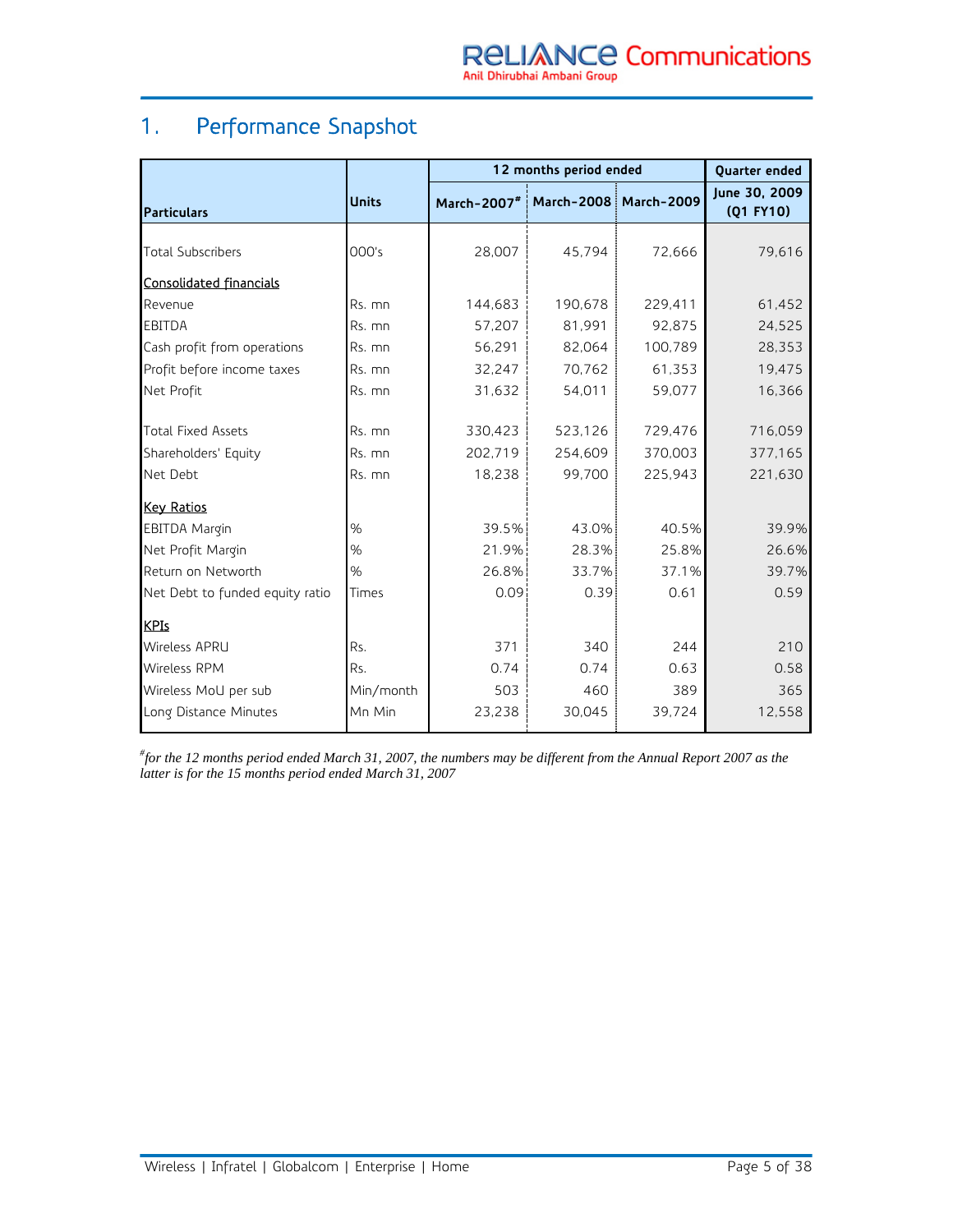### 2. Overview

#### 2.1. Introduction

Reliance Communications Limited ("Reliance Communications" or "the Company") is India's largest integrated communications service provider in the private sector with over 85 million individual, enterprise, and carrier customers.

We operate pan-India across the full spectrum of wireless, wireline, and long distance, voice, data, video and internet communication services. We also have an extensive international presence through the provision of long distance voice, data and internet services and submarine cable network infrastructure globally.

#### 2.2. Strategic Business Units

The business of Reliance Communications is organized into three strategic customerfacing business units: Wireless, Global, and Broadband. In addition, subsidiaries of Reliance Communications are engaged, inter alia, in the ownership, operation and development of telecom infrastructure, such as wireless communications sites and towers. Our strategic business units are supported by our fully integrated, state-of-theart network and operations platform and by the largest retail distribution and customer service facilities of any communications service provider in India.

#### 2.2.1. Wireless

We offer CDMA and GSM based wireless services on a nationwide basis, including mobile and fixed wireless voice, data, and value added services for individual consumers and enterprises.

Following the recent roll-out of our GSM network, we are now the only player in the country offering both GSM and CDMA (dual technology) services on a nationwide basis.

We not only provide telecom connectivity to the mass market consumer segment but also, as an Integrated Telecom Service Provider, we offer total telecom solutions to our corporate, SME & SoHo customers.

Our portfolio of products includes mobile handsets, fixed wireless phones/terminals, high-speed internet data cards and Blackberry services. Our primary brands are Reliance Mobile for the mobile portfolio of services, Reliance Hello for the fixed wireless portfolio of services and Reliance Netconnect for wireless data services. We offer a unique wireless multi media experience under the brand Reliance Mobile World.

We also offer public calling office ("PCO") services over our wireless network through independent retail operators of such facilities. We have pioneered rural telephony initiatives that are supported by the Government of India's Universal Services Obligation (USO) Fund. Additionally, we provide connectivity for devices such as point of sale terminals, lottery terminals, and ATM terminals.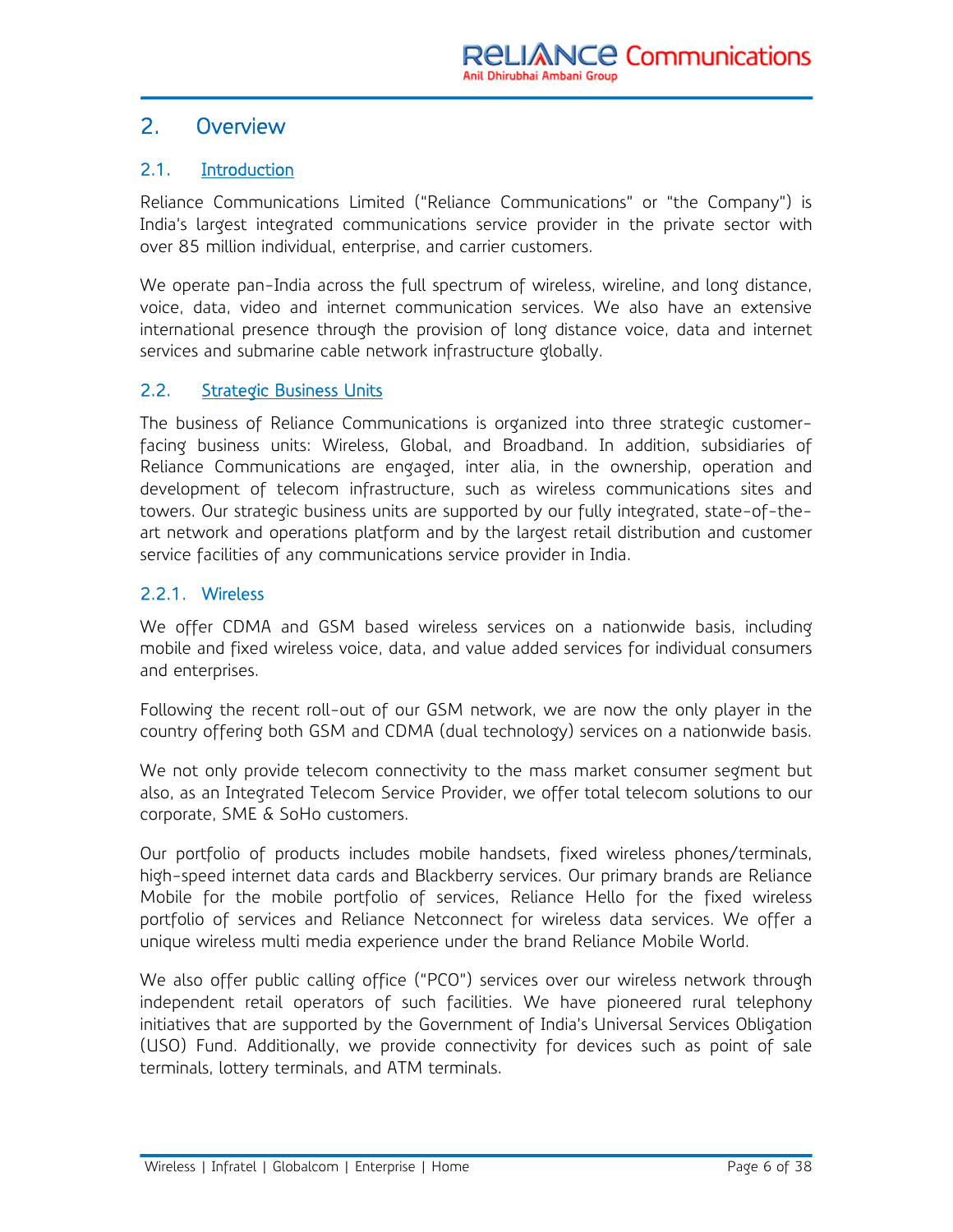We are among the top two providers of wireless communication services in the country, with a wireless subscriber base of over 79.6 million as of June 30, 2009 representing a market share of 18.9%. We are also the second largest seller of mobile handsets/devices in the country, and the largest service provider engaged in this activity. Due to our unique strength in high speed wireless data transmission, we have nearly 60% market share of the data card and USB modem market for laptops and PCs. In addition, we are the largest PCO operator in the private sector with over 50% market share.

Reliance Mobile has been rated as "India's Most Trusted Service Brand" amongst all service brand categories in the most reputed pan-India consumer survey conducted by "The Economic Times".

#### 2.2.2. Global

We offer comprehensive national and international long distance voice, video and data network services on an integrated and highly scalable platform. Our business segments comprise Data, Voice, WiMAX and NLD. We have wholesale, enterprise and retail product offerings in each business segment.

In India, we provide long distance business services including wholesale voice, bandwidth and infrastructure services. Globally, we provide carrier's carrier voice, carrier's carrier bandwidth, enterprise data and consumer voice services.

In Voice, we offer ILD carriage and termination to other carriers as well as, on an inter segment basis, to other business units of Reliance Communications as part of the wholesale product offering. We entered the long distance market in India in mid-2003 and are one of the largest carriers of international voice minutes with a market share of 30% for ILD wholesale inbound traffic.

In Voice, as part of our retail offering we offer virtual international calling services to retail customers for calls to 200 international destinations including India under the brand Reliance Global Call. Our retail services are available to customers in eight countries including the United States, Canada, the United Kingdom, Australia, New Zealand, Hong Kong and Malaysia. We have over 2 million customers for our Reliance Global Call service. Usage of Reliance Global Call accounts for 40% of total retail market calls from the United States to India.

In NLD, we offer NLD carriage and termination to other carriers as well as, on an inter segment basis, to other business units of Reliance Communications. We also offer bandwidth and infrastructure services to other operators.

Our international Data business is underpinned by our ownership of the largest private submarine cable system in the world, directly connecting 40 countries from the East coast of the United States, to Europe, the Middle East, India, South and East Asia, through to Japan. The network seamlessly interconnects with our 190,000 route Kilometres fibre optic cables within India. We are further expanding our global network with implementation of the FLAG Next Generation Network cable system.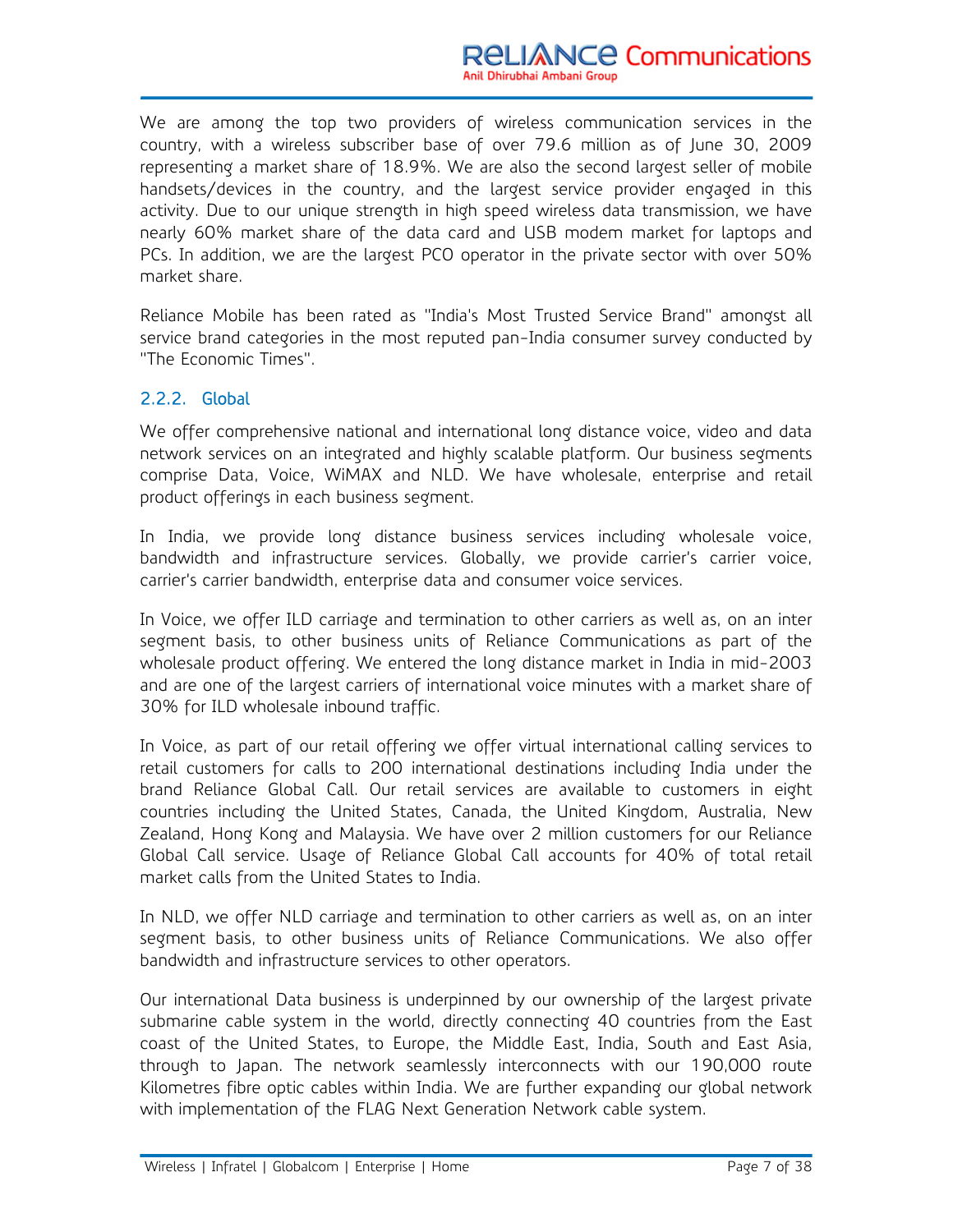As part of wholesale offering, we offer national and international (submarine cable) network infrastructure on both an Indefeasible Right of Use ("IRU") and leased circuit basis, internet bandwidth, IPLC to carriers, ISPs, content providers and enterprises globally.

We have a very strong and rapidly growing enterprise business segment outside India.

Our acquisition of Yipes Holdings Inc., rebranded as Reliance Enterprise Solutions in 2007 has made us among the top 10 Managed Ethernet services providers in the U.S. Our acquisition of Vanco Group Limited, rebranded as Reliance Global Enterprise Solutions, in 2008, has strengthened our position in the global enterprise data market. We have over 1,400 enterprise customers globally in developed markets of the US, UK, France, Germany, Benelux, Singapore and Australia.

Our WiMAX business segment is currently focused on acquiring licenses in several emerging markets.

#### 2.2.3. Broadband

We offer the most comprehensive portfolio of enterprise voice, data, video, internet and IT infrastructure services. These services include: national and international private leased circuits, broadband internet access, audio and video conferencing, MPLS-VPN, remote access VPN, Centrex, toll-free services voice services for offices, voice VPN for corporates and managed internet data centre ("IDC") services. We offer unique, valueadded products and services to large, medium and small enterprises for their communications, networking, and IT infrastructure needs across the country. We have a product range of more than 38 products to suit the needs of all customer segments, more than any other service provider in India.

We launched our enterprise broadband services in the first half of 2005. We are leveraging our existing metro fibre optic networks to establish direct building connectivity on-net. Currently we are operating in 44 cities in India with close to 967,100 buildings connected directly to our network serving close to 1.42 million access lines.

Our primary building access technology is metro Ethernet technology with ring based fiber uplinks, which offers performance and cost advantages versus other access technologies in areas with high service potential. Our Metro Ethernet LAN technology gives us a significant edge in delivering high bandwidth data services, as compared with all of our competitors who operate on predominantly copper networks. In cities where we are not currently providing wireline direct building connectivity, we have selectively deployed wireless LMDS to access targeted buildings in accordance with our customers requirements. In the top 10 cities of India, we have augmented building connectivity program through deployment of WiMAX 802.16d technology. We propose to use the Wimax technology to provide last mile to our Enterprise Customers in more than 100 Cities in PAN India in FY 2010.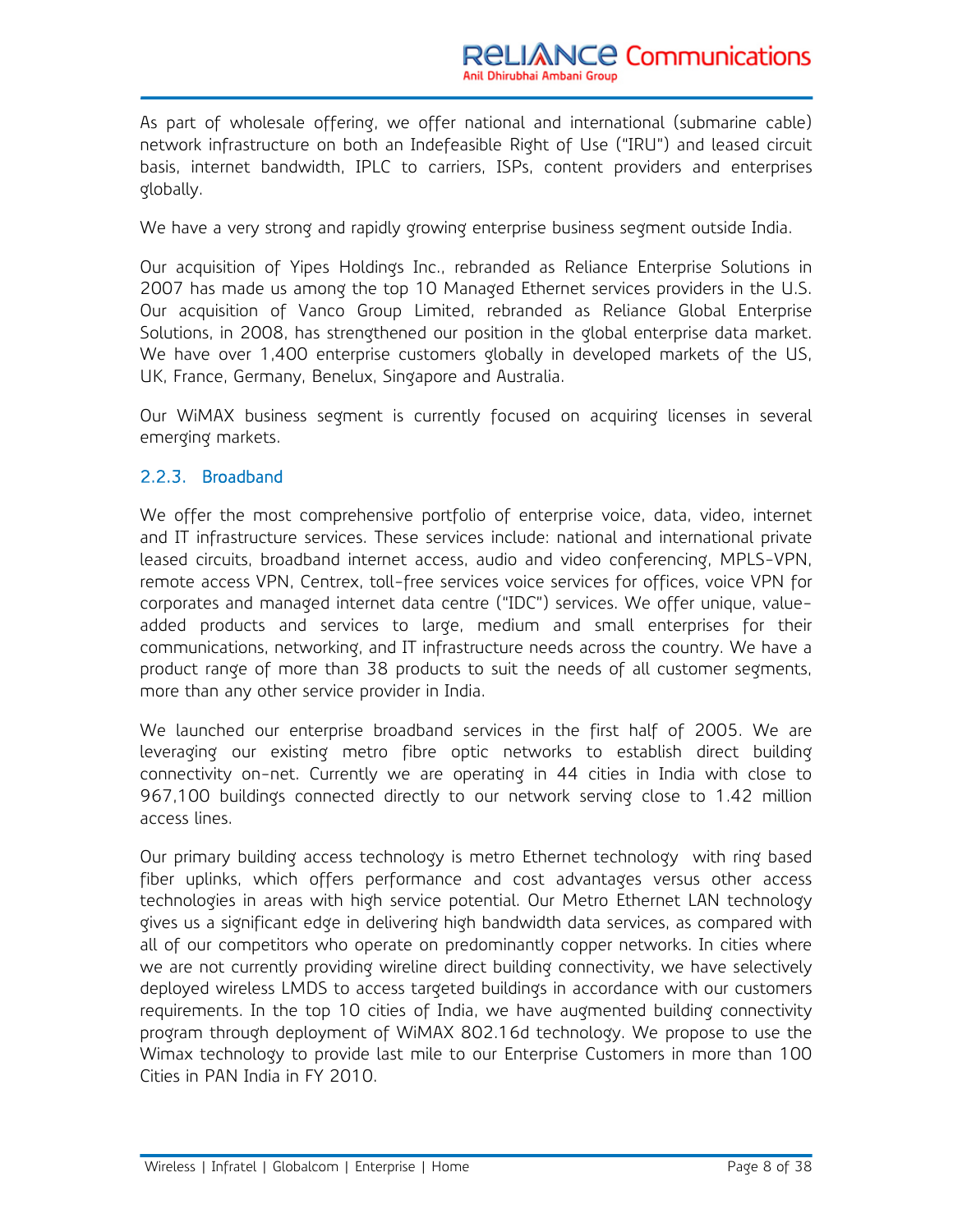We have established an enterprise customer base that includes over 850 of the Top 1,000 Indian enterprises and MNCs. We are also expanding our enterprise subscriber base rapidly in the SME segment. We are the clear market leader in IDC services (Reliance Data Center) with 60% market share. We continue to maintain leadership in other high growth segments of the market such as MPLS-VPN and Centrex solutions.

#### 2.2.4. Reliance Big TV

We launched nationwide satellite TV services on 19<sup>th</sup> August, 2008 under our whollyowned subsidiary Reliance Big TV Limited. These services are available on the Direct To Home (DTH) format to consumers in India.

Reliance Big TV uses state-of-the-art MPEG 4 technology to deliver over 200 broadcast channels and over 30 exclusive movie channels to its subscribers. We will also deliver high definition content and Dolby digital voice quality to our viewers on this platform to create a highly personalized video experience.

Reliance Big TV is available at more than 100,000 outlets across 6,500 towns in the country. The retail and distribution reach, as well as other elements of infrastructure established for our wireless network, have been leveraged to expand our DTH presence.

Reliance Big TV currently has 1.7 million subscribers, about 12% of the DTH market in India within a short span of launch. This is the fastest ramp up ever achieved by any DTH operator in the world.

#### 2.3. Network and Operating Facilities

We have India's widest network coverage encompassing 23,000 towns, 600,000 villages & all major railway routes & highways which covers 90% of the country's population.

Our national inter-city long distance network is the largest next generation network in India, with over 160,000 route kilometres of ducted fibre optic cables, We have a totally unique asset in over 25,000 route kilometres of ducted fibre optic cables installed in the leading cities in India. The entire inter-city and metro fibre optic backbone network is deployed in a ring and mesh architecture and is MPLS enabled. The Reliance Data Network has over 180 MPLS integrated network nodes.

We have over 304,000 sq. ft. of IDC capacity in multiple locations and plan to add more IDC capacity to meet growing demand. Our network operating centre in Navi Mumbai, India, is one of the most advanced in the world. The entire range of our products and services is enabled by streamlined, fully integrated, flow through operating and business support systems. These facilities provide us with by far the most superior platform in India for offering bandwidth intensive, feature rich, converged services and solutions for consumers, enterprises, and carrier customers with virtually limitless scalability.

Our national networks are integrated with our international networks.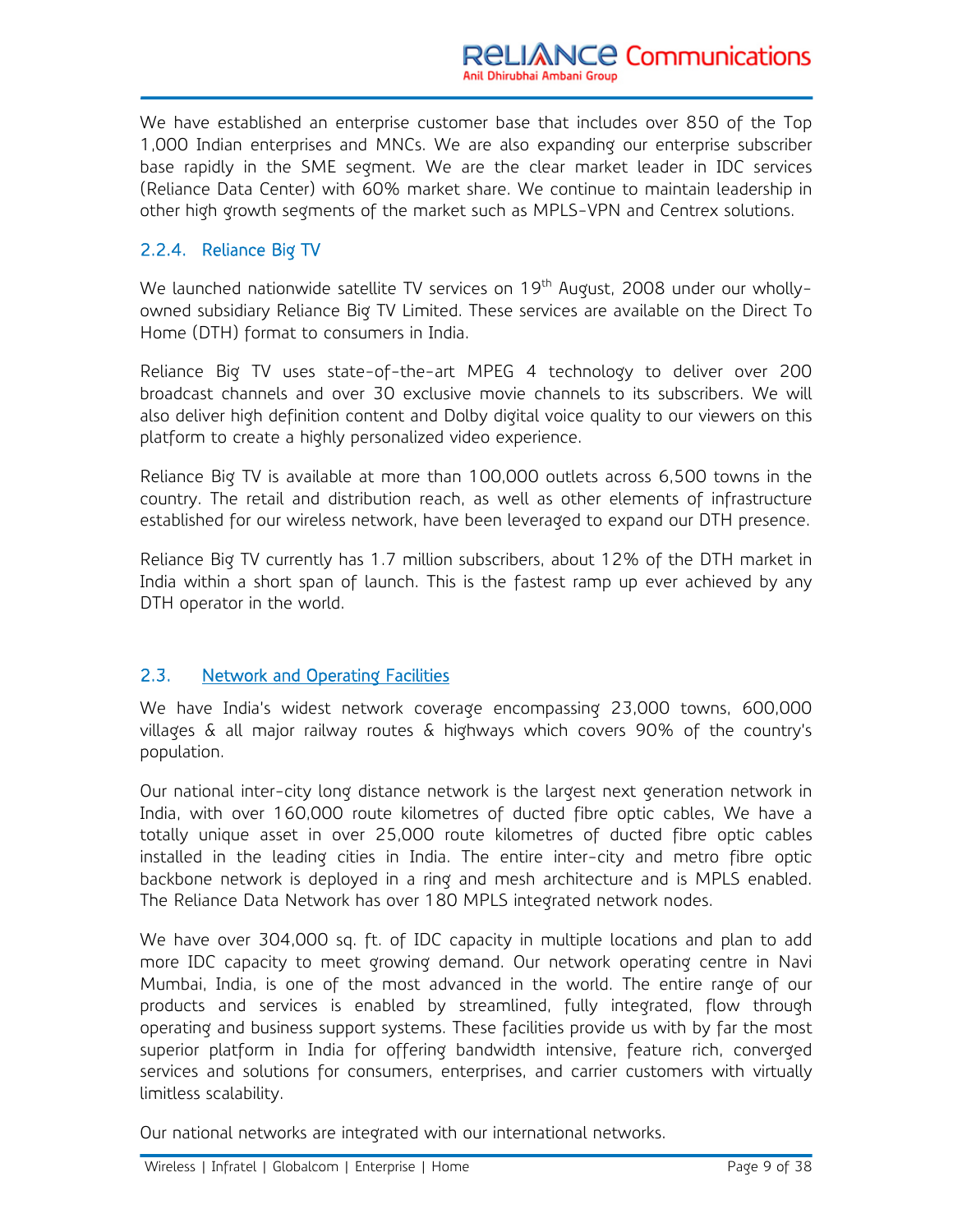With the acquisition of Vanco, Reliance Globalcom will get significant advantage through Vanco's relationship with over 700 global, regional and domestic carriers capable of offering services in 230 countries. Vanco's Managed Network Services are currently available in over 40,000 locations across 163 countries.

Through our acquisition of Yipes Holdings Inc. we own 22,000 kms of metro fibre network in the U.S. in 14 metros. Our customers can get seamless end-to-end connectivity to these key business markets.

Our consumer and SME offerings are supported by one of the most extensive and powerful distribution networks in India with throughput capacity for over 24 million handsets per annum. The backbone of our retail presence is nearly 2,000 exclusive Reliance World and Reliance Express stores with a presence in over 700 Indian cities. These stores offer customer activation and after sales service. Reliance World stores also operate as broadband experience centres offering a range of broadband internet and video conferencing applications. Together with preferred retailers, we have a branded retail presence in over 1,300 towns. We have a plan for aggressive expansion in our branded retail outlets during the course of this financial year. Furthermore, we have over 600,000 retailers who offer sale of Reliance Mobile connections or recharge of our prepaid mobile and FWP's in our coverage footprint. Our customer service is further supported by about 10,000-employee, multi-lingual contact centre facilities.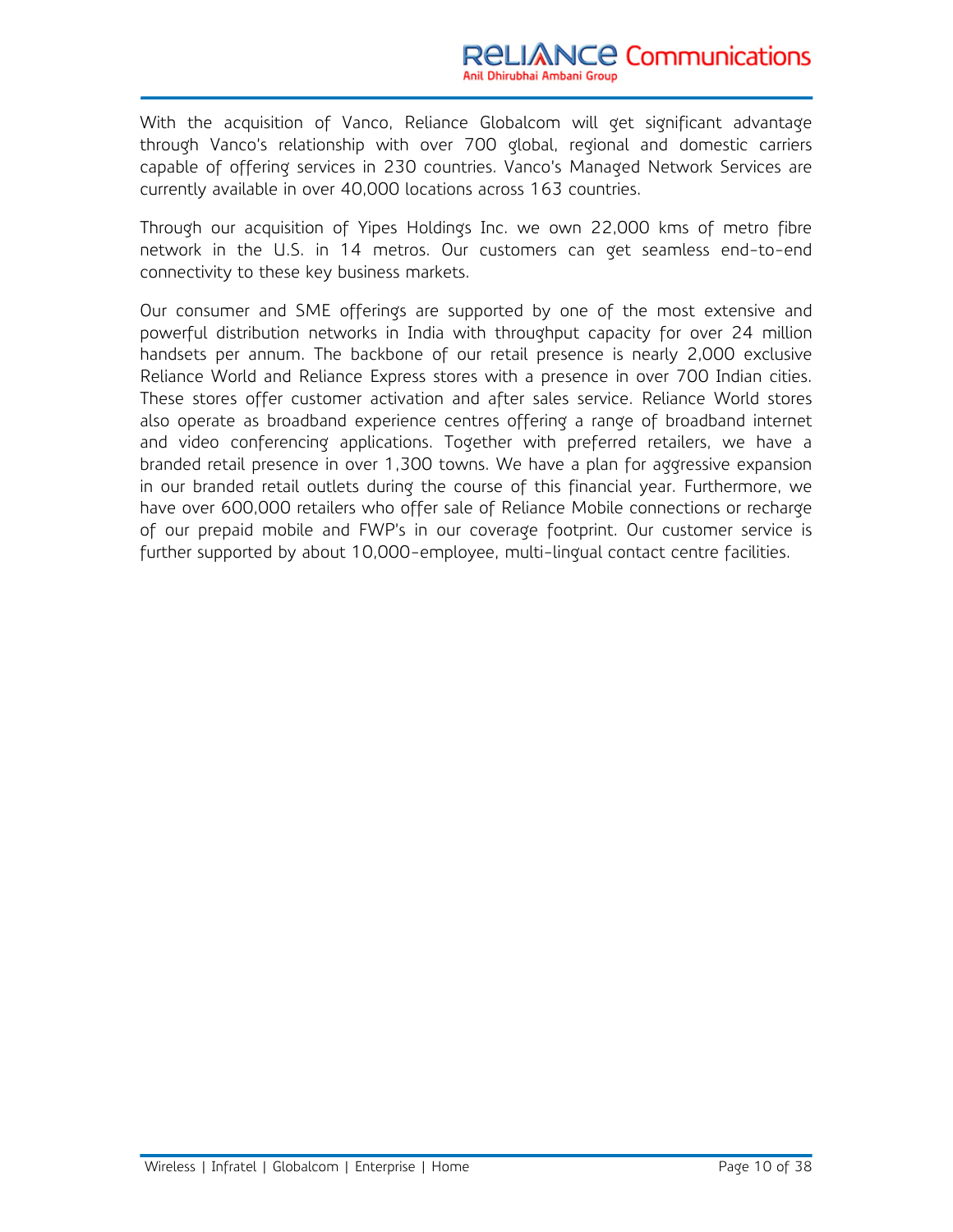#### 2.4. Principal Operating Companies

Reliance Communications Limited is the Flagship company and is also the holding company for the other major operating companies in the Group. Reliance Communications provides wireless, wireline, broadband, and long distance services in India and overseas. Its major assets are the wireless network, transmission networks used in its business, and the contact centres. Following the recent roll-out of our GSM network, we now provide CDMA based wireless services in 20 Circles and GSM based wireless services in 14 Circles.

Reliance Globalcom Limited ("RGL") which was earlier known as FLAG Telecom Group Ltd, is a subsidiary of Reliance Communications. RGL encompassing Enterprise Services, Capacity Sales, Managed Services and a highly successful bouquet of Retail products & services comprising of Global Voice, Internet Solutions and Value Added Services. Its major assets are the FLAG Atlantic, FLAG North Asia Loop, FLAG Europe Asia and FALCON submarine cable systems.

Reliance Telecom Limited ("RTL") is a wholly owned subsidiary of Reliance Communications. RTL provides GSM-based wireless services in 8 service areas, and owns the GSM wireless networks in its service areas. We have received requisite Government approvals and spectrum to roll-out CDMA services in additional 2 Circles.

Reliance Communications Infrastructure Limited ("RCIL") is a wholly owned subsidiary of Reliance Communications. RCIL provides wireless multimedia (Reliance Mobile World) and internet access (Reliance Netconnect) services to customers of Reliance Communications.

Reliance Infratel Limited owns, operates, and develops telecom infrastructure, primarily consisting of wireless communication sites and towers. It currently owns all of the towers used by Reliance Communications' CDMA and GSM wireless networks and is developing additional towers to meet the needs of Reliance Communications and other customers. Reliance Infratel is currently a subsidiary of Reliance Communications through RCIL.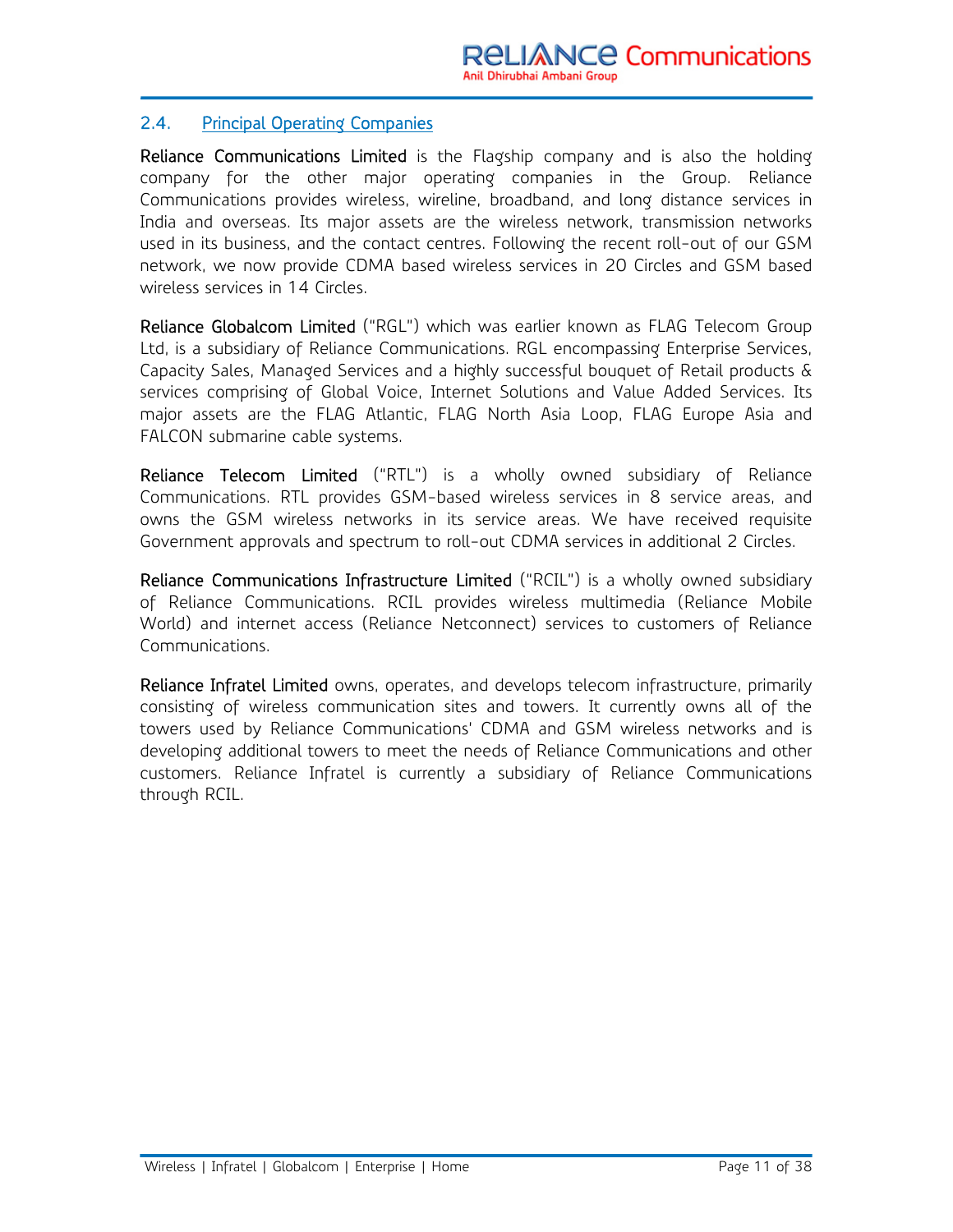## 3. Financial Highlight

Financial results for the quarter ended June 30, 2009 as per Indian GAAP. In the tables below, "Qtr ended 31/03/09" refers to the three month period ended March 31, 2009 and "Qtr ended 30/06/09" refers to the three month period ended June 30, 2009. Exchange rate for conversion of Indian Rupees to United States Dollars is Rs 50.72 = US\$ 1.00 for the quarter ended March 31, 2009 and Rs 47.90 = US\$ 1.00 for the quarter ended June 30, 2009, being the revaluation rate as announced by Foreign Exchange Dealers' Association of India ('FEDAI').

#### 3.1. Summarized Consolidated Statement of Operations

(Rs Million, except ratios)

| <b>Particulars</b>                                                 | Qtr ended<br>31/03/09 | Qtr ended<br>30/06/09 | $Q$ -on- $Q$<br>Growth (%) |
|--------------------------------------------------------------------|-----------------------|-----------------------|----------------------------|
| Total revenue                                                      | 61,237                | 61,452                | 0.4%                       |
| Net revenue                                                        | 51,731                | 53,607                | 3.6%                       |
| <b>EBITDA</b>                                                      | 23,832                | 24,525                | 2.9%                       |
| Cash profit from operations                                        | 26,595                | 28,353                | 6.6%                       |
| Amortisation of Compensation under<br>Employee Stock Option Scheme | (1, 570)              | 111                   | NA                         |
| Profit before tax                                                  | 15,654                | 19,475                | 24.4%                      |
| Net profit                                                         | 14,544                | 16,366                | 12.5%                      |
| EBITDA margin (%)                                                  | 38.9%                 | 39.9%                 |                            |

#### (US\$ Million)

| Particulars                                                        | Qtr ended<br>31/03/09 | Otr ended<br>30/06/09 | $Q$ -on- $Q$<br>Growth (%) |
|--------------------------------------------------------------------|-----------------------|-----------------------|----------------------------|
| Total revenue                                                      | 1,207                 | 1,283                 | 6.3%                       |
| Net revenue                                                        | 1,020                 | 1.119                 | 9.7%                       |
| <b>EBITDA</b>                                                      | 470                   | 512                   | 8.9%                       |
| Cash profit from operations                                        | 524                   | 592                   | 12.9%                      |
| Amortisation of Compensation under<br>Employee Stock Option Scheme | (31)                  | 2                     | NA                         |
| Profit before tax                                                  | 309                   | 407                   | 31.6%                      |
| Net profit                                                         | 287                   | 342                   | 19.0%                      |
| EBITDA margin (%)                                                  | 38.9%                 | 39.9%                 |                            |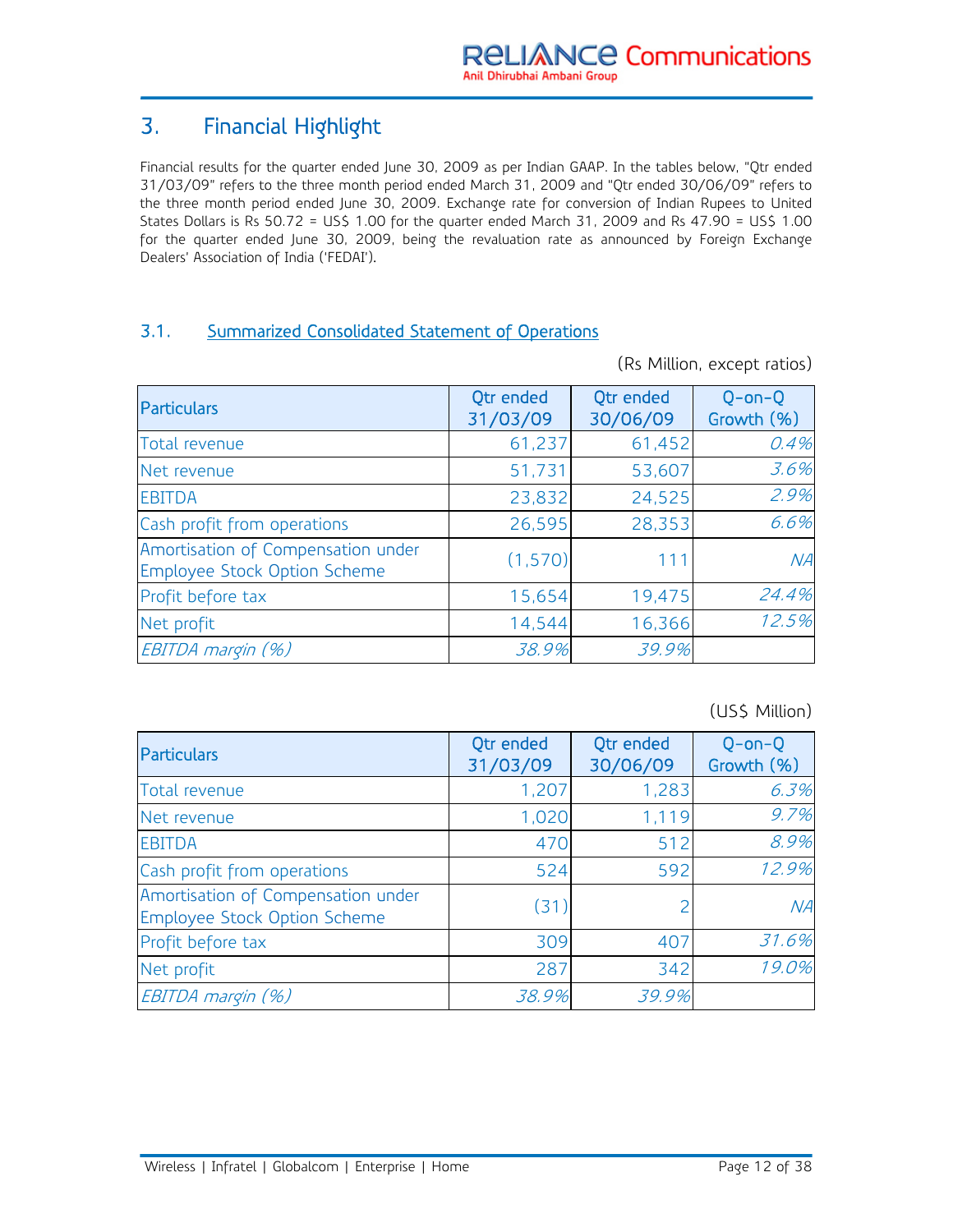#### 3.2. Summarized Consolidated Balance Sheet

(Rs Million, except ratios)

| <b>Particulars</b>                                       | As at<br>31/03/09 | As at<br>30/06/09 |
|----------------------------------------------------------|-------------------|-------------------|
| Assets                                                   |                   |                   |
| Net fixed assets, including capital work-in-progress     | 729,476           | 716,059           |
| Investments                                              | 2,857             | 1,318             |
| Total current assets (excluding cash & cash equivalents) | 136,983           | 151,937           |
| <b>Total assets</b>                                      | 869,316           | 869,314           |
| Liabilities and stockholders equity                      |                   |                   |
| Total current liabilities and provisions                 | 265,142           | 263,518           |
| Net debt                                                 | 225,943           | 221,630           |
| <b>Total liabilities</b>                                 | 491,085           | 485,148           |
| Stockholders equity (Net of Goodwill)                    | 370,003           | 377,165           |
| Minority interest                                        | 8,228             | 7,001             |
| Total liabilities and stockholders equity                | 869,316           | 869,314           |
| Net debt to annualized EBITDA (x)                        | 2.37              | 2.26              |
| Net debt to stockholders equity $(x)$                    | 0.61              | 0.59              |
| Book value per equity share (Rs)                         | 183               | 186               |

(US\$ Million)

| Particulars                                              | As at<br>31/03/09 | As at<br>30/06/09 |
|----------------------------------------------------------|-------------------|-------------------|
| <b>Assets</b>                                            |                   |                   |
| Net fixed assets, including capital work-in-progress     | 14,378            | 14,947            |
| Investments                                              | 56                | 28                |
| Total current assets (excluding cash & cash equivalents) | 2,700             | 3,172             |
| <b>Total assets</b>                                      | 17,134            | 18,147            |
| Liabilities and stockholders equity                      |                   |                   |
| Total current liabilities and provisions                 | 5,226             | 5,501             |
| Net debt                                                 | 4,453             | 4,627             |
| <b>Total liabilities</b>                                 | 9,679             | 10,128            |
| Stockholders equity (Net of Goodwill)                    | 7,293             | 7,873             |
| Minority interest                                        | 162               | 146               |
| Total liabilities and stockholders equity                | 17,134            | 18,147            |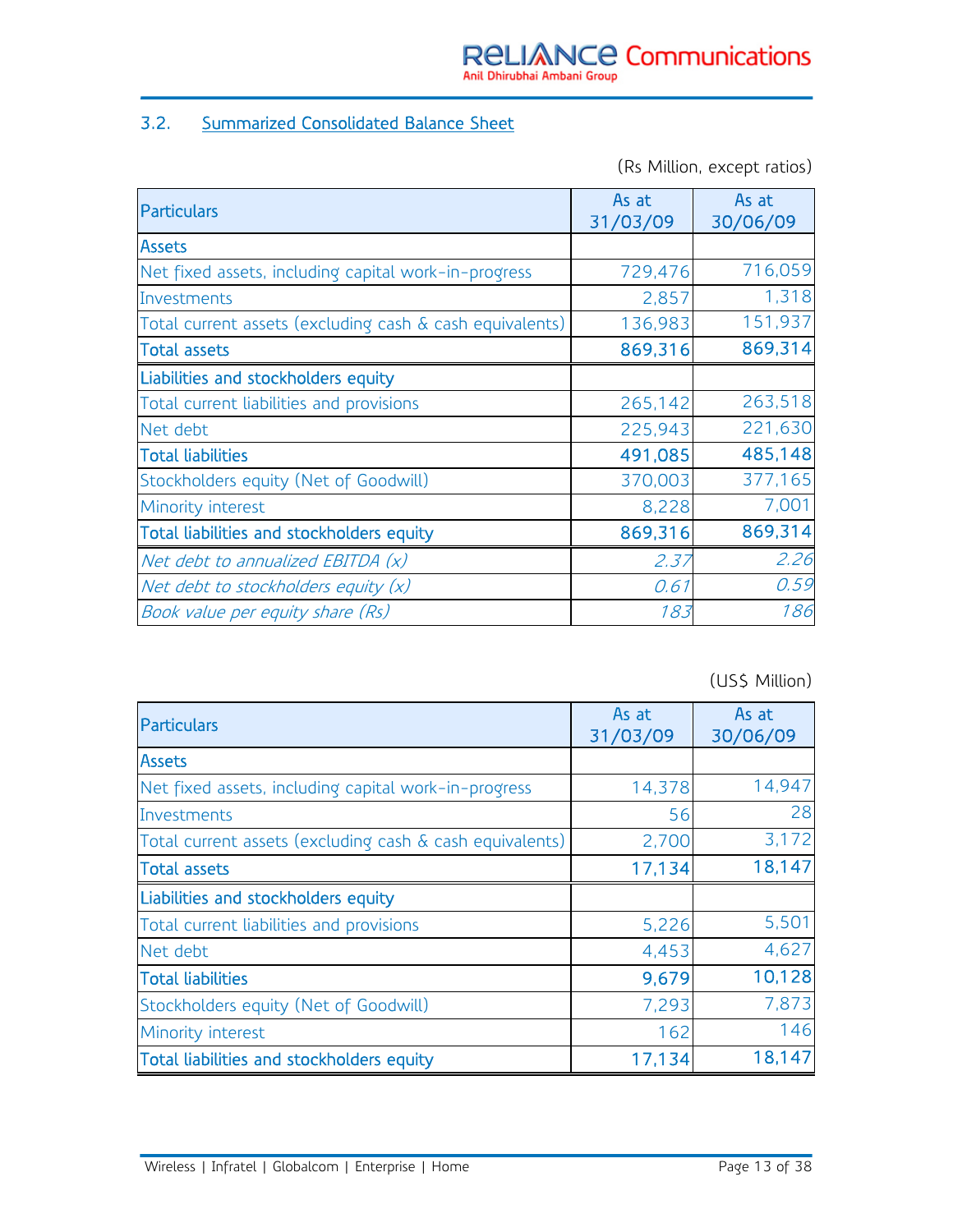#### 3.3. Summarized Statement of Operations by Segment

#### 3.3.1. Wireless

#### (Rs Million, except ratios)

| <b>Particulars</b> | Qtr ended<br>31/03/09 | Qtr ended<br>30/06/09 | $O$ -on- $O$<br>Growth (%) |
|--------------------|-----------------------|-----------------------|----------------------------|
| Gross revenue      | 45,015                | 47,931                | 6.5%                       |
| Net revenue        | 33,683                | 38,086                | 13.1%                      |
| <b>EBITDA</b>      | 16,629                | 18,489                | 11.2%                      |
| <b>EBIT</b>        | 9,020                 | 11,365                | 26.0%                      |
| EBITDA margin (%)  | 36.9%                 | 38.6%                 |                            |
| EBIT margin (%)    | 20.0%                 | 23.7%                 |                            |

#### 3.3.2. Global

(Rs Million, except ratios)

| <b>Particulars</b> | Otr ended<br>31/03/09 | Otr ended<br>30/06/09 | $Q$ -on- $Q$<br>Growth (%) |
|--------------------|-----------------------|-----------------------|----------------------------|
| Gross revenue      | 18,803                | 18,844                | 0.2%                       |
| Net revenue        | 13,368                | 13,801                | 3.2%                       |
| <b>EBITDA</b>      | 5,025                 | 4,515                 | $-10.1%$                   |
| <b>EBIT</b>        | 2,859                 | 2,161                 | $-24.4%$                   |
| EBITDA margin (%)  | 26.7%                 | 24.0%                 |                            |
| EBIT margin (%)    | 15.2%                 | 11.5%                 |                            |

#### 3.3.3. Broadband

(Rs Million, except ratios)

| <b>Particulars</b> | Qtr ended<br>31/03/09 | Qtr ended<br>30/06/09 | $Q$ -on- $Q$<br>Growth (%) |
|--------------------|-----------------------|-----------------------|----------------------------|
| Gross revenue      | 7,075                 | 6,842                 | $-3.3%$                    |
| Net revenue        | 6,178                 | 5,997                 | $-2.9%$                    |
| <b>EBITDA</b>      | 3,160                 | 2,994                 | $-5.2%$                    |
| <b>EBIT</b>        | 2,090                 | 1.842                 | $-11.8%$                   |
| EBITDA margin (%)  | 44.7%                 | 43.8%                 |                            |
| EBIT margin (%)    | 29.5%                 | 26.9%                 |                            |

Note: "Net revenue" in 3.2.1, 3.2.2, and 3.3.3 above represents gross segment revenue less license fees and access charges.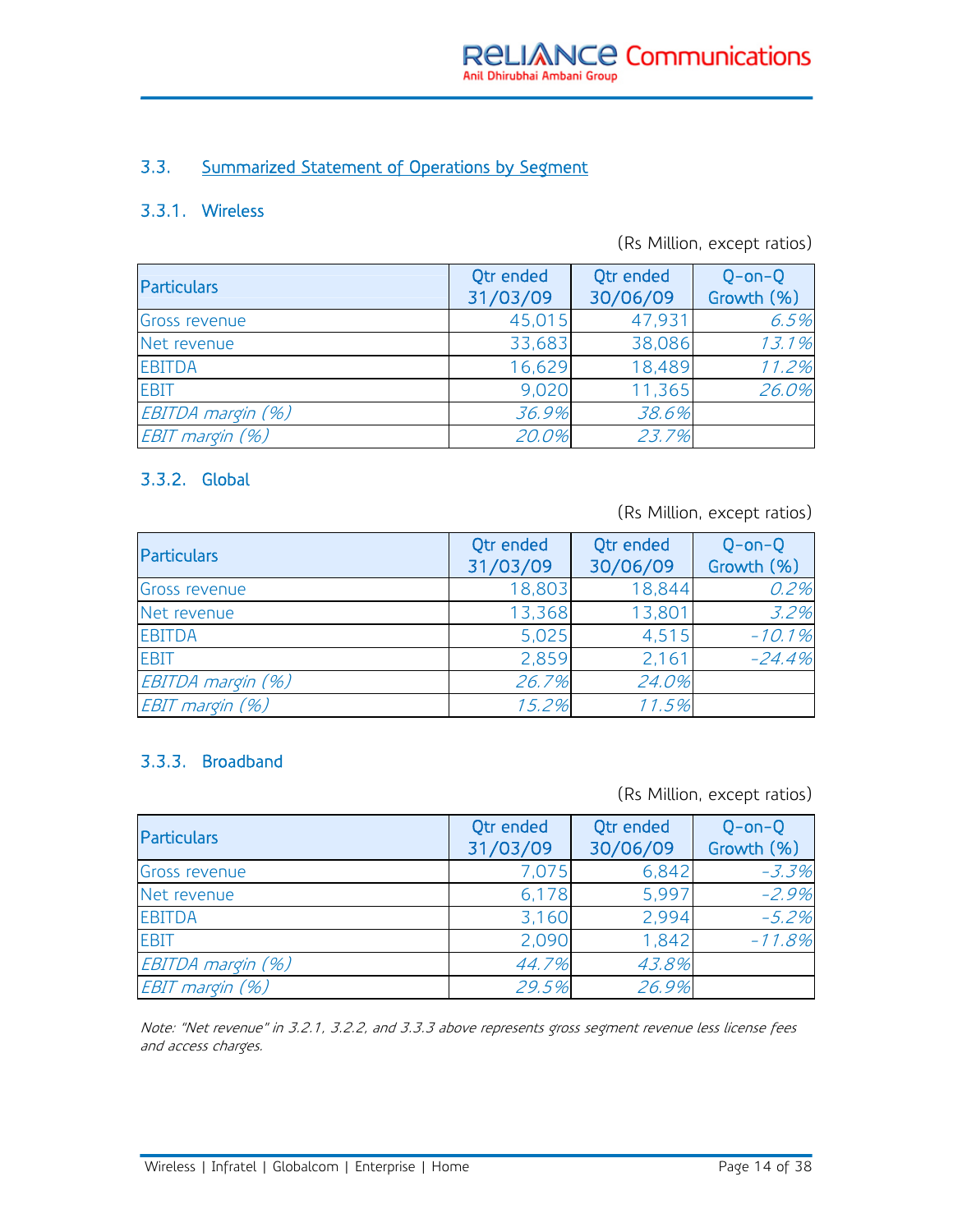#### 3.3.4. Others

(Rs Million, except ratios)

| <b>Particulars</b> | Qtr ended<br>31/03/09 | Qtr ended<br>30/06/09 | $Q$ -on- $Q$<br>Growth (%) |
|--------------------|-----------------------|-----------------------|----------------------------|
| Other income       | 3,132                 | 3,031                 | $-3.2%$                    |
| Other expenses     | 4,109                 | 4,412                 | 7.4%                       |
| <b>EBITDA</b>      | $(97 -$               | (1,381)               | 41.4%                      |
| <b>EBIT</b>        | 1,562                 | 1987                  | 27.2%                      |

Note: "Other income" in 3.2.4 above represents revenue earned from operating activities not included in segments (as defined). "Other expenses" in 3.2.4 above represents expenses related to such activities and unallocated corporate expenses.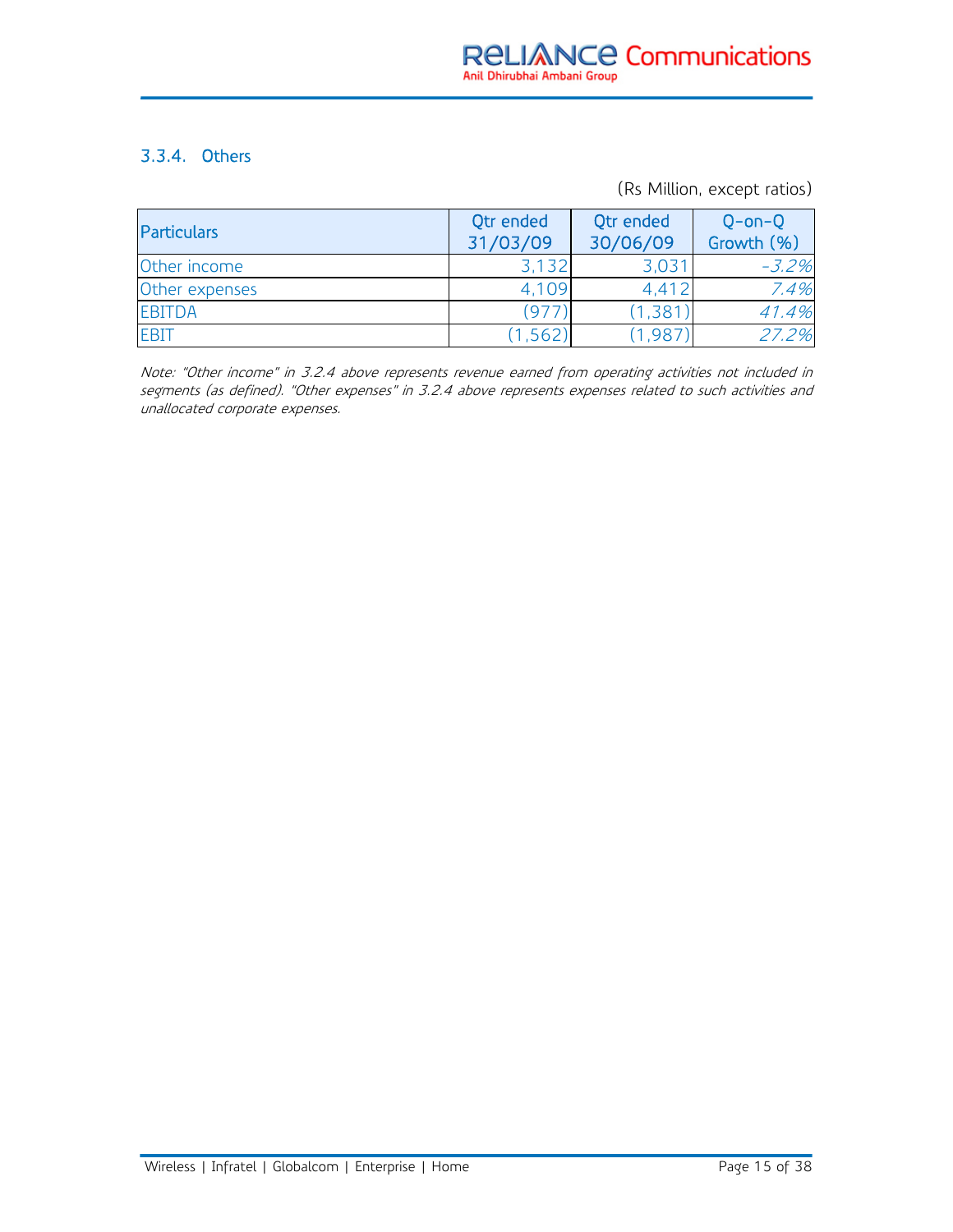#### 3.4. Contribution to Revenue by Segment

(Rs Million, except ratios)

|                  | Qtr ended 31/03/09 |            | Qtr ended 30/06/09 |            |  |
|------------------|--------------------|------------|--------------------|------------|--|
| Segment          | Revenue            | % of Total | Revenue            | % of Total |  |
| <b>Wireless</b>  | 45,015             | 61%        | 47,931             | 62%        |  |
| Global           | 18,803             | 25%        | 18,844             | 25%        |  |
| Broadband        | 7,075              | 10%        | 6,842              | 9%         |  |
| <b>Others</b>    | 3,132              | 4%         | 3,031              | 4%         |  |
| <b>Sub Total</b> | 74,025             | 100%       | 76,648             | 100%       |  |
| Eliminations     | (12, 788)          |            | (15, 196)          |            |  |
| <b>Total</b>     | 61,237             |            | 61,452             |            |  |

Note: "Others" comprises "Other income" as shown in 3.2.4 above.

## 3.5. Contribution to EBITDA by Segment

(Rs Million, except ratios)

|                  | Qtr ended 31/03/09 |            | Qtr ended 30/06/09 |            |  |
|------------------|--------------------|------------|--------------------|------------|--|
| Segment          | <b>EBITDA</b>      | % of Total | <b>EBITDA</b>      | % of Total |  |
| <b>Wireless</b>  | 16,629             | 70%        | 18,489             | 75%        |  |
| Global           | 5,025              | 21%        | 4,515              | 19%        |  |
| <b>Broadband</b> | 3,160              | 13%        | 2,994              | 12%        |  |
| <b>Others</b>    | (977)              | $-4%$      | (1,381)            | $-6%$      |  |
| <b>Sub Total</b> | 23,837             | 100%       | 24,617             | 100%       |  |
| Eliminations     | (5)                |            | (92)               |            |  |
| <b>Total</b>     | 23,832             |            | 24,525             |            |  |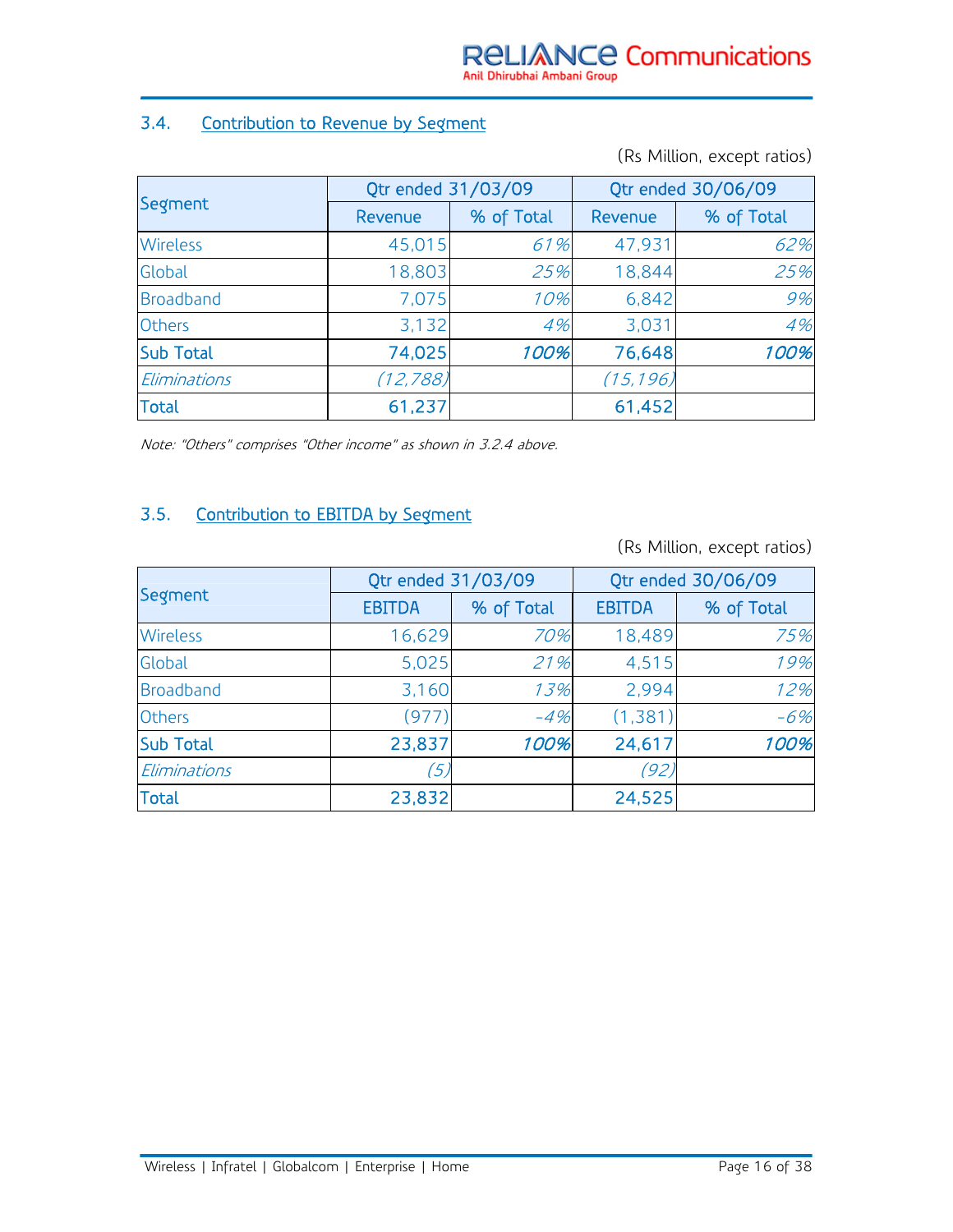#### 3.6. Investment in Projects by Segment

(Rs Million, except ratios)

| Segment          | Cumulative to 30/06/09 |            | Qtr ended 30/06/09 |            |
|------------------|------------------------|------------|--------------------|------------|
|                  | <b>Rs Million</b>      | % of Total | <b>Rs Million</b>  | % of Total |
| <b>Wireless</b>  | 512,935                | 69%        | 9,402              | 97%        |
| Global           | 149.995                | 20%        | 182                | 2%         |
| <b>Broadband</b> | 55,217                 | 8%         | 136                | 1%         |
| <b>Others</b>    | 24,503                 | 3%         | 33                 | 0%         |
| <b>Total</b>     | 742,650                |            | 9,753              |            |

Investment in projects comprises gross fixed assets, intangible assets (unamortized portion of one time entry fee paid) and capital work-in-progress. The categories of assets allocated to each segment are set out in Section 4.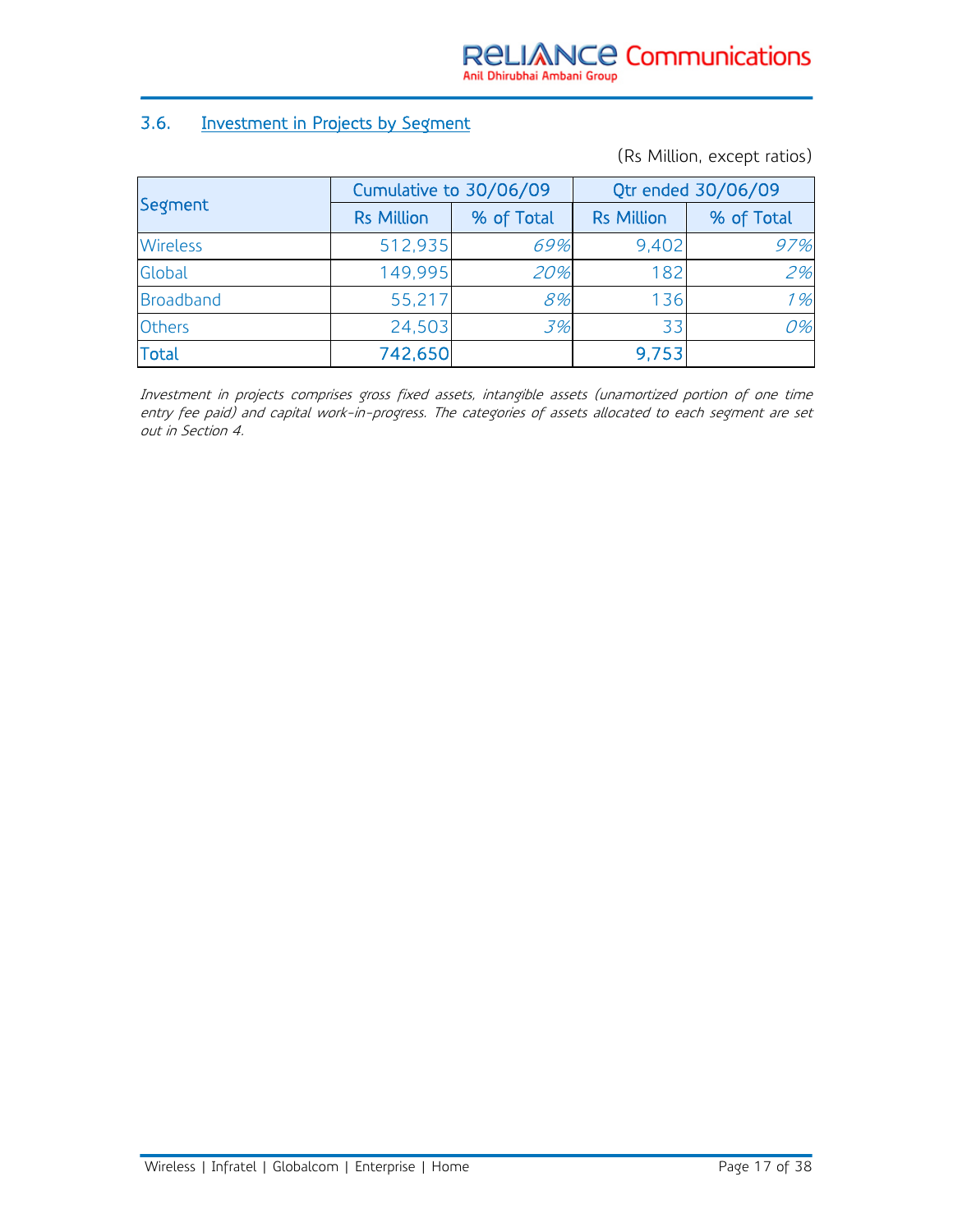## 4. Key Performance Indicators

The financial figures used for computing ARPU, RPM, SMS revenue, non-voice revenue, and ARPL are based on Indian GAAP. Data used for computing wireless market share is derived from reports published by industry associations. Although we believe that such data is reliable, it has not been independently verified. Definitions of terms are set out in Section 7. "Qtr ended 31/03/09" refers to the three month period ended March 31, 2009; "Qtr ended 30/06/09" refers to the three month period ended June 30, 2009.

#### 4.1. Wireless

| <b>Metric</b>                          | <b>Unit</b>    | <b>Qtr</b> ended<br>31/03/09 | <b>Qtr</b> ended<br>30/06/09 |
|----------------------------------------|----------------|------------------------------|------------------------------|
| Service areas operational*             | <b>Nos</b>     | 22                           | 22                           |
| Wireless customers                     | <b>Nos</b>     | 72,666,192                   | 79,616,300                   |
| Wireless market share (All-India)      | $\%$           | 18.8%                        | 18.9%                        |
| Wireless net adds                      | <b>Nos</b>     | 11,321,060                   | 6,950,108                    |
| Market share – wireless net adds       | $\%$           | 25.6%                        | 19.5%                        |
| Pre-paid % of total wireless customers | %              | 93.5%                        | 94.0%                        |
| Pre-paid % of wireless net adds        | %              | 99.9%                        | 99.0%                        |
| <b>Wireless ARPU</b>                   | Rs/Sub         | 224                          | 210                          |
| Wireless churn                         | $\%$           | 0.8%                         | 1.3%                         |
| Wireless minutes of use (MoU)          | <b>Bn Mins</b> | 74.8                         | 83.3                         |
| Wireless MoU per customer/month        | Min/Sub        | 372                          | 365                          |
| Wireless revenue per minute (RPM)      | Rs/Min         | 0.60                         | 0.58                         |
| Wireless EBITDA per minute             | Rs/Min         | 0.22                         | 0.22                         |

\* Considering Tamil Nadu and Chennai as one combined circle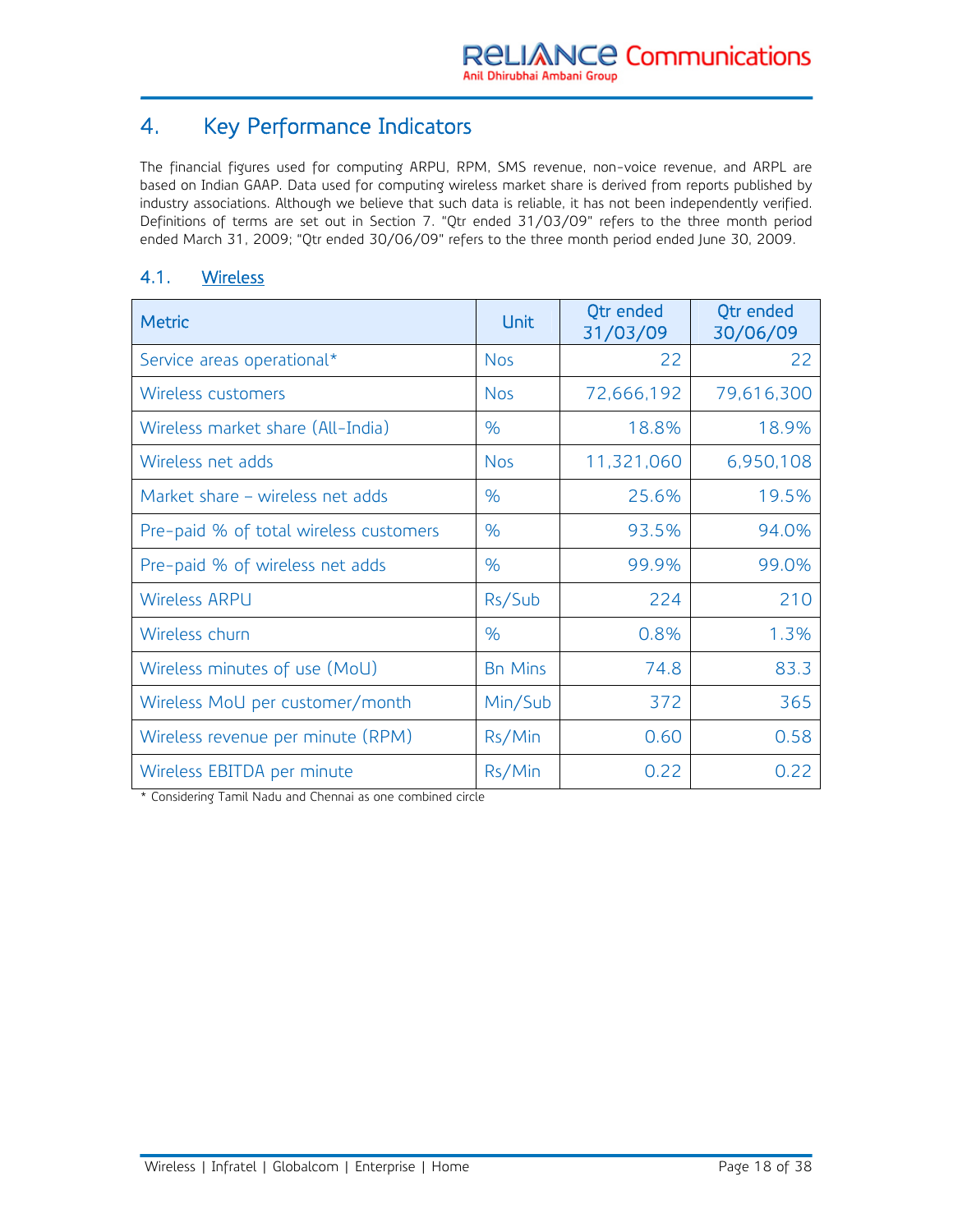#### 4.2. Global

| <b>Metric</b>     | <b>Unit</b> | <b>Qtr</b> ended<br>31/03/09 | Otr ended<br>30/06/09 |
|-------------------|-------------|------------------------------|-----------------------|
| Total ILD minutes | Mn Mins     | 1.983                        | 2,209                 |
| Total NLD minutes | Mn Mins     | 9,090                        | 10,349                |

Note: Definition of ILD minutes includes transit minutes and global calling card minutes. Definition of NLD minutes includes carriage of all ILD minutes originating or terminating in India.

#### 4.3. Broadband

| <b>Metric</b>                       | Unit       | Otr ended<br>31/03/09 | Otr ended<br>30/06/09 |
|-------------------------------------|------------|-----------------------|-----------------------|
| Service areas operational           | <b>Nos</b> | 18                    | 18                    |
| Towns active (wireline only)        | <b>Nos</b> | 42                    | 42                    |
| Access lines                        | <b>Nos</b> | 1,385,000             | 1,422,000             |
| Access line net adds                | <b>Nos</b> | 50,000                | 37,000                |
| <b>ARPL</b>                         | Rs/line    | 1,735                 | 1,626                 |
| <b>Buildings directly connected</b> | <b>Nos</b> | 929,600               | 967,154               |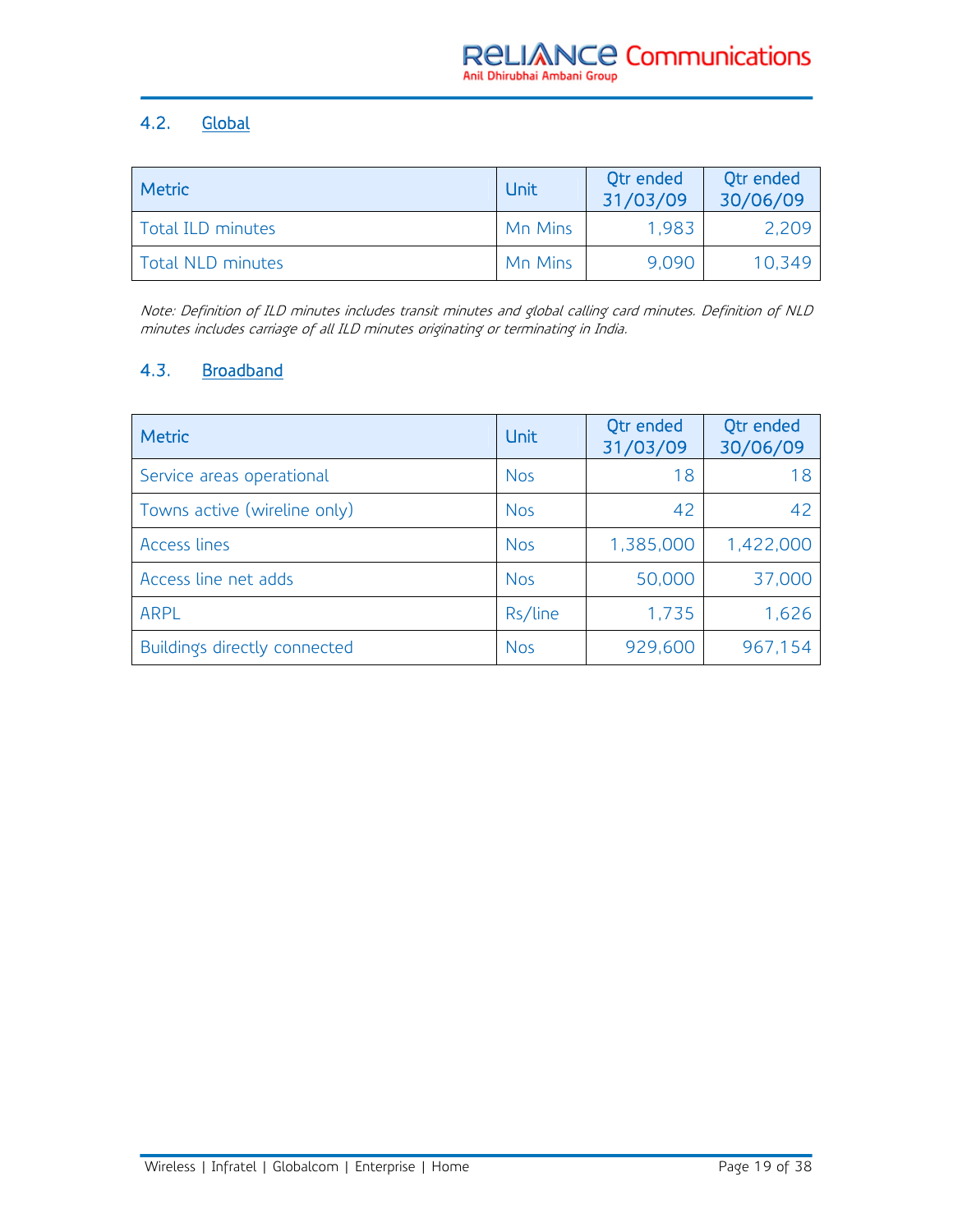### 5. Basis of Presentation of Financial Statements

#### 5.1. Reporting Periods

The financial year end of Reliance Communications Limited is March 31. Each financial year ("FY") is referred to by the calendar year in which the particular financial year end occurs. The current financial year will be for a period of 12 months, commenced on April 1, 2009 and ending on March 31, 2010.

#### 5.2. Consolidated and Segment Financial Results

#### 5.2.1. Revenues

Revenues of the Company have been reported in the following manner:

**Q** Consolidated Revenues and Segment Gross Revenues

Consolidated revenues of the Company have been classified as "Services and Sales" revenue. This represents revenues earned from the provision of services and from the sale of network infrastructure on an IRU basis.

For the purposes of business segment reporting, revenues have been classified under three segments namely "Wireless", "Global", and "Broadband". The lines of business included in each segment and the basis of segment revenue reporting is described in Section 5.3 below. Revenue earned from operating activities not included in these segments (as defined) is shown as "Other Income" under "Others" in the segment analysis.

**Elimination of Inter Segment Revenues** 

Revenues for each business segment are reported at gross level where inter segment revenue is also included. Hence, revenue of one segment, from inter segment source, is reported as the expense of the related segment. Elimination takes place in determining consolidated revenues for the Company.

For the purpose of determining transfer pricing between segments, open market wholesale rates for comparable services or, where applicable, rates stipulated by the regulatory authorities have been adopted.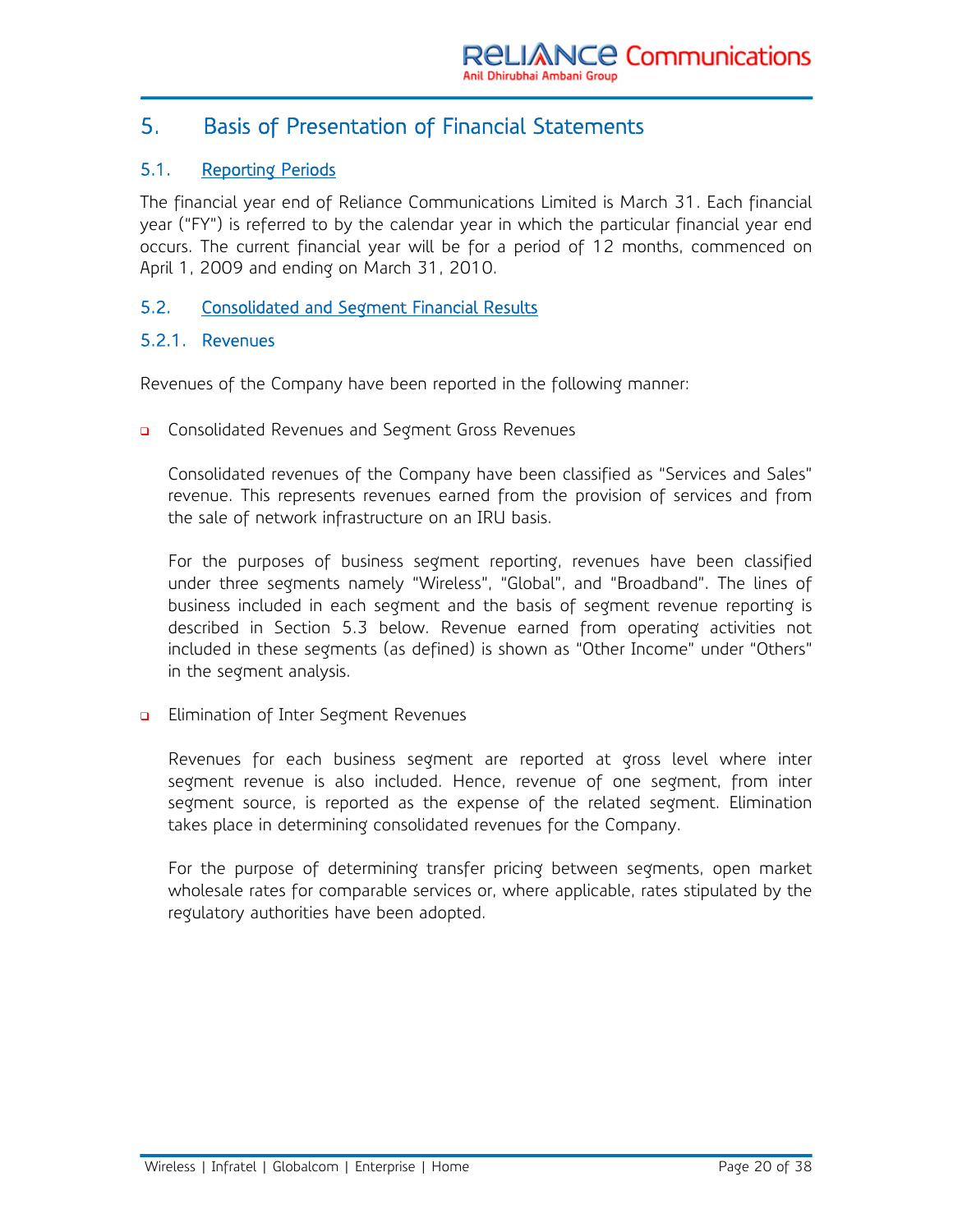#### 5.2.2. Net Revenues by Segment

"Net Revenues" represent revenues earned less direct variable operating expenses in the nature of: (1) revenue share (including levies for Universal Service Obligation), and spectrum fees (referred to collectively as "License Fees"); and (2) charges for access, carriage, interconnection, and termination (referred to collectively as "Access Charges").

Expenses included under License Fees are currently incurred as a percentage of adjusted gross revenue. Expenses included under Access Charges, on the basis of fixed or ceiling cost per minute, or are determined by commercial negotiation with other carriers and between our business segments, as appropriate.

Access Charges and license Fees are disclosed in aggregate as part of the classification of "Operating Expenses" in the consolidated statement of operations. Net Revenues are reported for each business segment.

#### 5.2.3. Operating Expenses

Operating expenses of the Company have been reported in the following manner:

**Q** Consolidated and Segment Gross Operating Expenses

Consolidated operating expenses of the Company have been classified under four categories of costs, namely "Access Charges and license Fees", "Network Operations", "Employees", and "Selling, General & Administrative".

**Elimination of Inter Segment Expenses** 

Principles, as stated in 5.2.1 above, have been followed for reporting gross operating expenses of each segment and elimination of such expenses in determining consolidated EBITDA for the Company.

#### 5.3. Composition of Segments

Financial performance of the Company has been reported under the following three business segments:

- **u** Wireless
- **a** Global
- **Broadband**

Financial results by segment include all products and services covered by the individual segment as described below. Operating activities not included in the segments (as defined below) are grouped under "Others".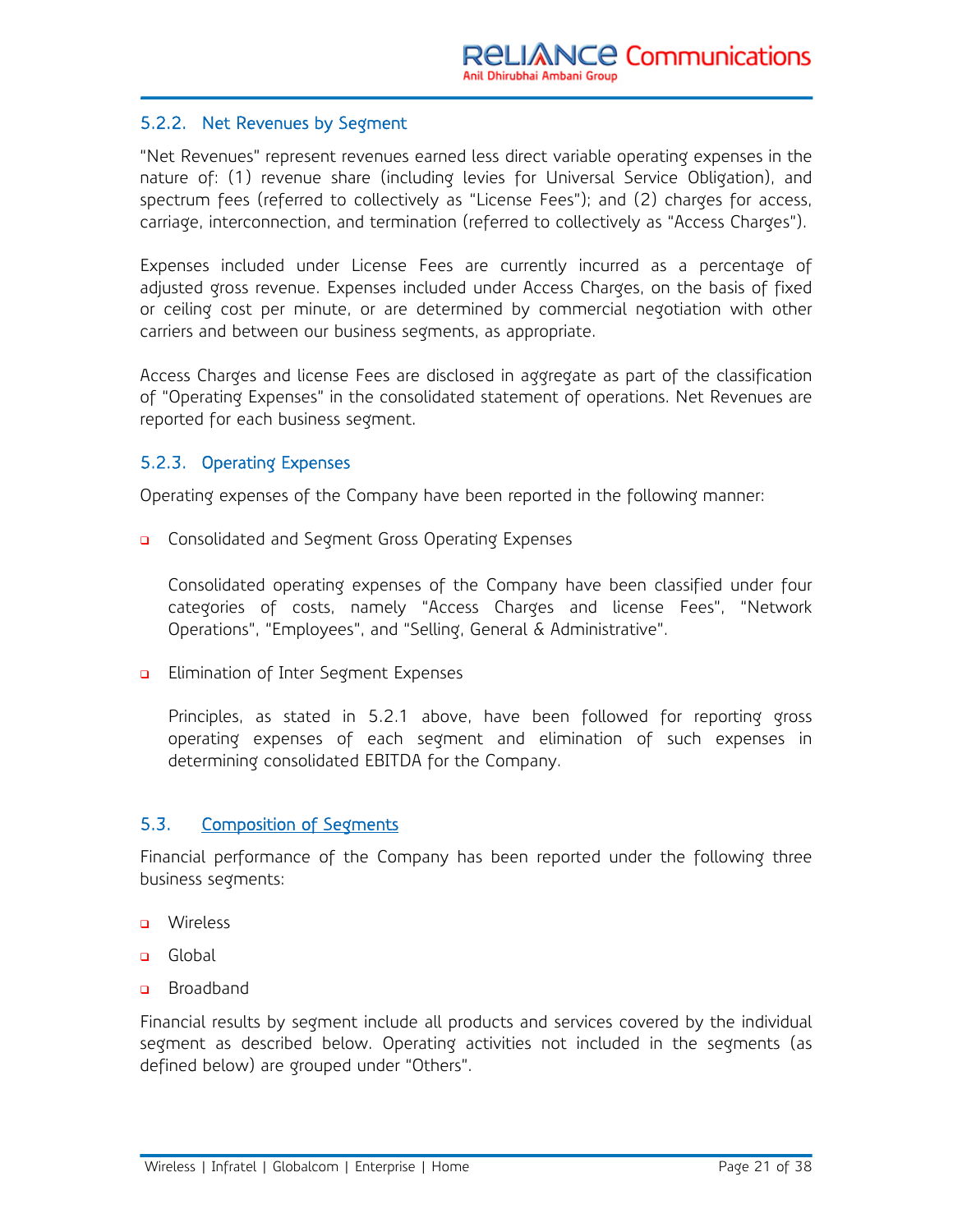#### 5.3.1. Wireless

The Wireless segment functions in a retail mode. Wireless services are offered on both CDMA and GSM technology platforms. Wireless services consist mainly of the following:

- **D** Mobile services for individuals and corporate customers, including local and long distance voice, messaging, wireless internet access, wireless multimedia and value added services. Services are offered on both pre-paid and post paid bases.
- Fixed wireless phone and terminal services are mainly for residential and SME customers, including local and long distance voice, messaging, wireless internet access, wireless multimedia, and value added services. Services are offered on both pre-paid and post paid bases.
- **D** Public calling offices and coin collection boxes for local and long distance voice using fixed wireless phones and terminals. Service is provided to independent retail operators of such facilities on a pre-paid basis.

Assets allocated to this business segment include: radio equipment (base trans-receiver stations (BTSs), microwave towers, antennas, mobile switching centers (MSCs), and related electronics, software and systems for operations); intra-city access networks (ducts and optical fiber) other than in 44 cities; utilities, servers, customer premises equipment, and license fees.

#### 5.3.2. Global

The global segment provides wholesale and retail voice and data services from many international locations. It provides the following services to the wireless and broadband segments of Reliance Communications on an inter segment basis and to other telecom companies (on a carrier's carrier basis) and enterprises in India and across the globe:

- □ National inter-circle (NLD) carriage services for voice, data, and internet.
- **Q** NLD bandwidth and infrastructure services for other service providers.
- International long distance (ILD) carriage services for voice, data, and internet.
- **a** IRUs and leased circuits for international voice and data connectivity through submarine cable systems, together with cable restoration and maintenance services.
- Global Ethernet services to enterprise customers across four industry verticals i.e. financial, legal, healthcare and Government
- International managed data services, including IP-VPN.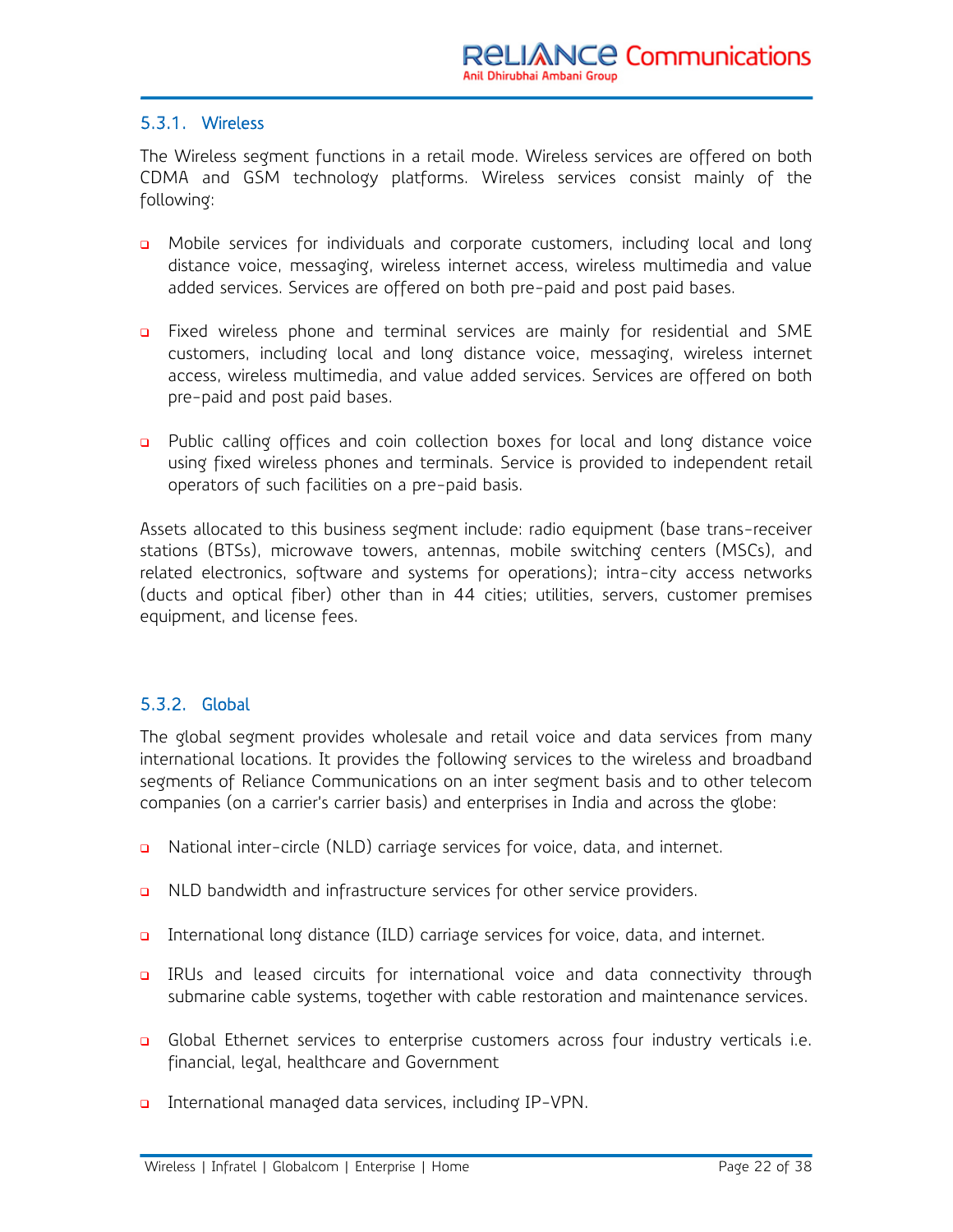- **D** Virtual international calling and voice content services provided by overseas operating units in USA, UK, Canada, Australia, New Zealand, Hong Kong, Singapore and Malaysia in a retail mode to individual customers for calling India and global destinations.
- Managed contact centre solutions for call centres in India and overseas.

NLD and ILD assets are allocated to this segment. NLD assets include: transport equipment and electronics; transmission networks connecting various Media Convergence Nodes (MCNs) across all circles; buildings, utilities, and license fees. ILD assets include: dedicated ports and switches, electronics, infrastructure at various points of presence and other cable systems not owned and operated by the Company. In addition, the submarine cable systems, cable landing stations, switching equipment for PoPs and associated facilities of FLAG, are included in this segment.

#### 5.3.3. Broadband

All services provided through wireline, LMDS etc. and involving the provision of IT infrastructure are covered under this segment. Services are provided across various customer groups including residential, SMEs, and large corporates. Products and services include the following:

- D Voice Products: E1 DID, Centrex, PBX trunks, One Office Duo, toll free, Audio conferencing, and fixed line phones.
- Data products: VPN, leased lines, IPLCs, Ethernet, video conferencing, Remote Access VPN, internet data centre (IDC) services (including managed hosting, applications, storage, and disaster recovery), and broadband internet.

Assets allocated to this segment include: in-building wiring and building access networks from building access nodes in all locations where active; intra-city access networks (ducts and optical fiber) in 44 cities; internet data centers; digital loop carriers (DLC), routers, modems and related electronics; customer premises equipment (CPE) and license fees.

#### 5.3.4. Others

Others comprise operating activities not included in the segments as defined above. These activities include DTH services, retailing (Reliance World), property leasing and investments.

Assets shown under Others mainly comprise properties owned by the Company, including the Dhirubhai Ambani Knowledge City, and property and fittings (including electronics for video-conferencing and other digital services) used by Reliance World retail outlets.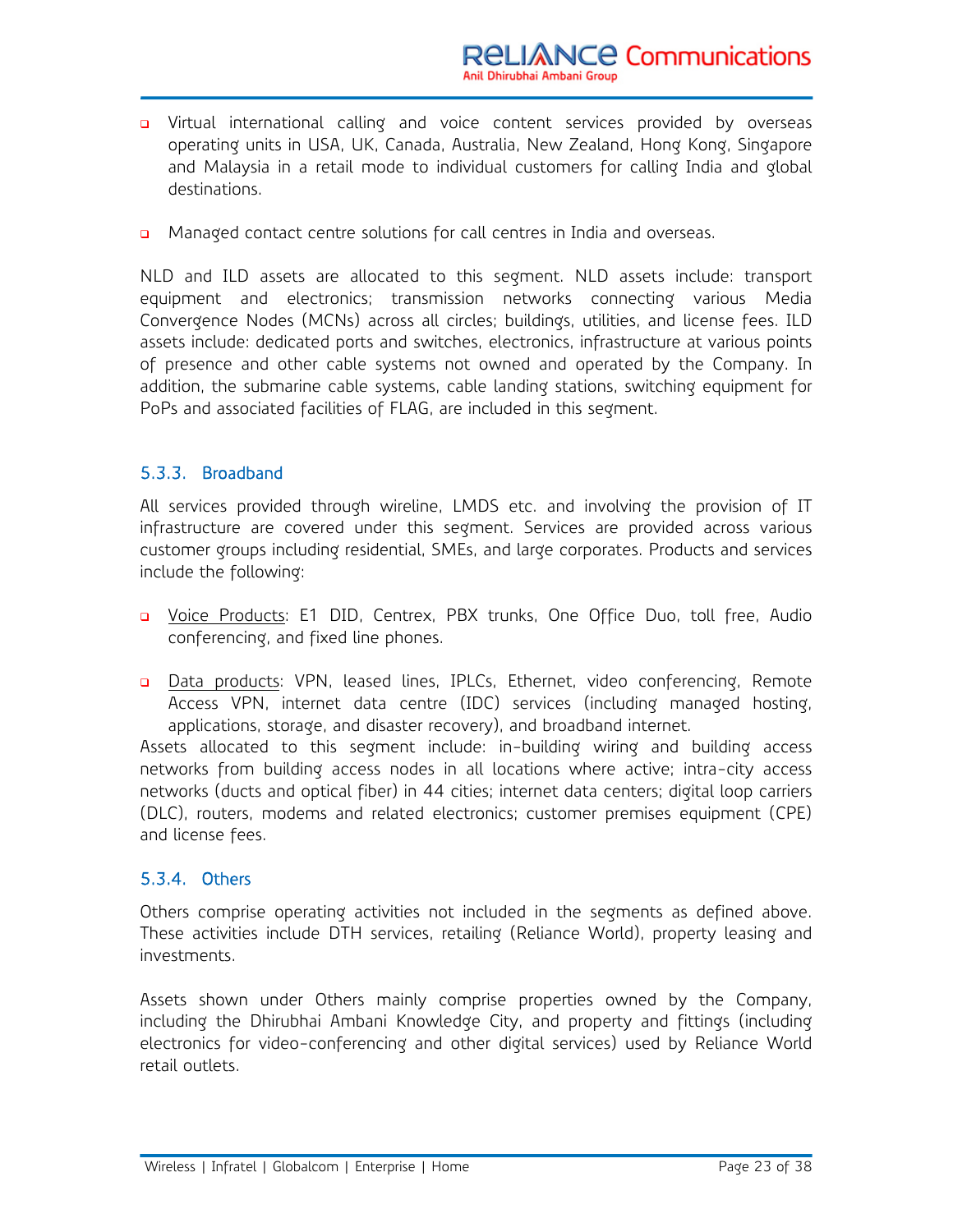### 6. Financial Statements

Financial results for the quarter ended June 30, 2009 as per Indian GAAP. An explanation of the basis of presentation is set out in Section 5. In the tables below, "Qtr ended 31/03/09" refers to the three month period ended March 31, 2009 and "Qtr ended 30/06/09" refers to the three month period ended June 30, 2009. Previous quarter's figures have been re-grouped, re-arranged and re-classified wherever necessary.

#### 6.1. Consolidated Results of Operations

(Rs. Million, except ratios)

| <b>Particulars</b>                                                                    | Qtr ended<br>31/03/09 | Otr ended<br>30/06/09 |
|---------------------------------------------------------------------------------------|-----------------------|-----------------------|
| <b>Total revenues</b>                                                                 | 61,237                | 61,452                |
| Services and sales                                                                    | 61,237                | 61,452                |
| <b>Total operating expenses</b>                                                       | 37,405                | 36,927                |
| Access charges and license fees                                                       | 9,506                 | 7,845                 |
| Network operations                                                                    | 13,582                | 13,856                |
| <b>Employees</b>                                                                      | 4,213                 | 4,112                 |
| SG&A                                                                                  | 10,104                | 11,114                |
| EBITDA before exceptional item                                                        | 23,832                | 24,525                |
| Finance charges (net)                                                                 | (1,678)               | (6, 205)              |
| Depreciation / amortization                                                           | 11,426                | 11,144                |
| Amortisation of Compensation under Employee Stock<br><b>Option Scheme</b>             | (1, 570)              | 111                   |
| Profit before tax                                                                     | 15,654                | 19,475                |
| Provision for tax (including Deferred tax)                                            | 485                   | 2,267                 |
| Net profit after tax (before adjustment of share of<br>Minority Interest/ Associates) | 15,169                | 17,208                |
| Share of Minority and associates                                                      | 625                   | 842                   |
| Net profit after tax (after adjustment of share of<br>Minority Interest/ Associates)  | 14,544                | 16,366                |
| <b>Ratios</b>                                                                         |                       |                       |
| EBITDA margin (%)                                                                     | 38.9%                 | 39.9%                 |
| Net profit margin (%)                                                                 | 23.8%                 | 26.6%                 |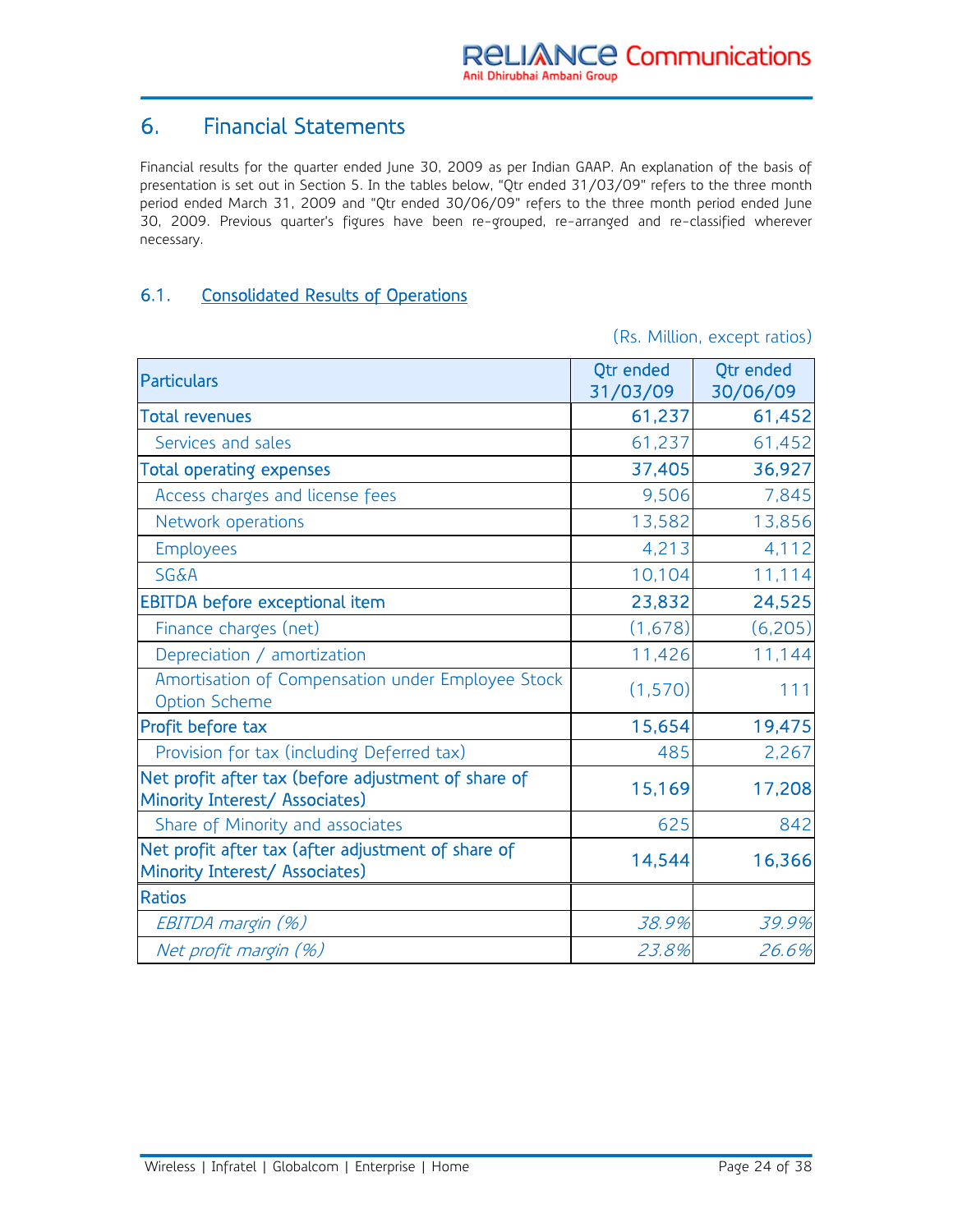#### 6.2. Consolidated Balance Sheet

(Rs. Million)

| <b>Particulars</b>                            | As at 31/03/09 | As at 30/06/09 |
|-----------------------------------------------|----------------|----------------|
| <b>ASSETS</b>                                 |                |                |
| <b>Current assets</b>                         |                |                |
| Inventories                                   | 5,427          | 5,390          |
| <b>Debtors</b>                                | 54,785         | 53,797         |
| Other current assets                          | 16,912         | 21,679         |
| Loans and advances                            | 59,859         | 71,071         |
| Total current assets (excluding cash and cash | 136,983        | 151,937        |
| <b>Fixed assets</b>                           |                |                |
| <b>Gross block</b>                            | 756,489        | 775,059        |
| Less: Depreciation                            | 141,069        | 162,527        |
| Net block                                     | 615,420        | 612,532        |
| Capital work-in-progress                      | 114,056        | 103,527        |
| <b>Total fixed assets</b>                     | 729,476        | 716,059        |
| Investments                                   | 2,857          | 1,318          |
| <b>Total assets</b>                           | 869,316        | 869,314        |
| LIABILITIES AND STOCKHOLDERS EQUITY           |                |                |
| <b>Stockholders equity</b>                    |                |                |
| Share capital                                 | 10,320         | 10,320         |
| Reserves and surplus (net of Goodwill)        | 359,683        | 366,845        |
| <b>Stockholders equity</b>                    | 370,003        | 377,165        |
| Minority interest                             | 8,228          | 7,001          |
| <b>Current liabilities and provisions</b>     |                |                |
| <b>Current liabilities</b>                    | 225,980        | 224,206        |
| Provisions                                    | 39,162         | 39,312         |
| Total current liabilities and provisions      | 265,142        | 263,518        |
| <b>Debt</b>                                   |                |                |
| Secured loans                                 |                |                |
| Foreign currency loans                        |                |                |
| Rupee loans                                   | 30,000         | 30,000         |
| Unsecured loans                               |                |                |
| Foreign currency loans                        | 186,906        | 182,875        |
| Rupee loans                                   | 118,614        | 101,756        |
| Less: Cash and cash equivalents               | 109,577        | 93,001         |
| Net debt                                      | 225,943        | 221,630        |
| Total liabilities and stockholders equity     | 869,316        | 869,314        |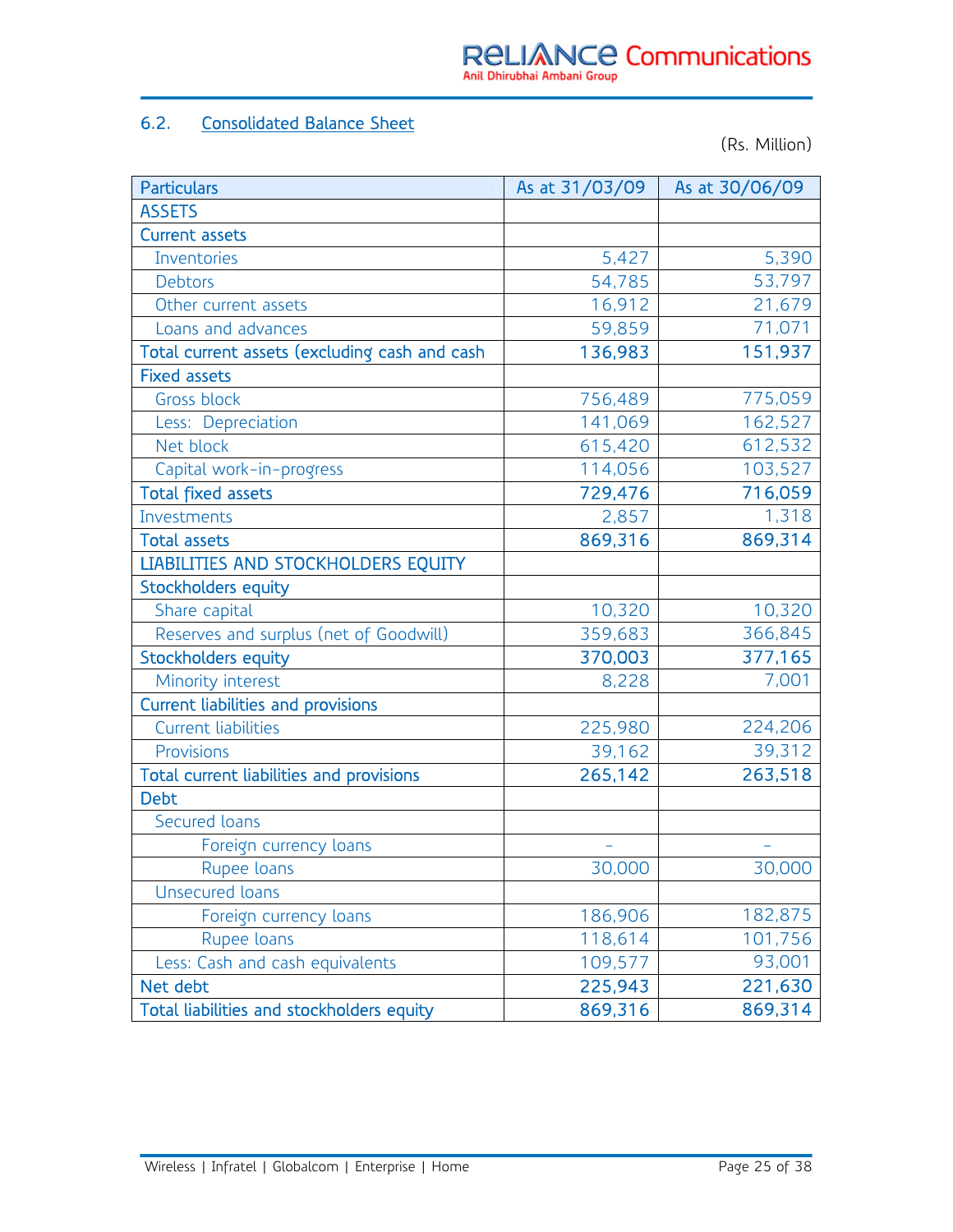#### 6.3. Consolidated Statement of Cash Flows

(Rs. Million)

| <b>Particulars</b>                                               |                | Otr ended<br>31/3/09 | <b>Qtr</b> ended<br>30/06/09 |
|------------------------------------------------------------------|----------------|----------------------|------------------------------|
| Cash flows from operating activities:                            |                |                      |                              |
| Net profit/(loss) before tax                                     | $\overline{A}$ | 15,654               | 19,475                       |
| Add: Non cash/non operating items                                | B              | 6,915                | (600)                        |
| Depreciation and amortization                                    |                | 11,426               | 11,144                       |
| Provision for doubtful debts                                     |                | 404                  | 235                          |
| Finance charges (net)*                                           |                | (2,643)              | (11,306)                     |
| (Profit)/loss on sale of investments                             |                | (702)                | (784)                        |
| Exceptional items                                                |                | (1, 570)             | 111                          |
| Cash generated from operations before<br>working capital changes | $A + B$        | 22,569               | 18,875                       |
| (Increase)/decrease in working capital                           |                | 6,298                | (2, 549)                     |
| Cash generated from operations                                   |                | 28,867               | 16,326                       |
| Tax paid                                                         |                | (1, 117)             | (1, 218)                     |
| Net cash provided/used by/in operating<br>activities             | C              | 27,750               | 15,108                       |
| Cash flows from investing activities:                            |                |                      |                              |
| (Purchase)/sale of property, plant, and<br>equipment (net)       |                | (42, 424)            | (8,780)                      |
| (Purchase)/sale of investments (net)                             |                | (80)                 |                              |
| Interest income / (expense) (net)                                |                | (6, 578)             | (4, 911)                     |
| Net cash provided/used by/in investing<br>activities             | D              | (49,082)             | (13,691)                     |
| Cash flows from financing activities:                            |                |                      |                              |
| Increase/(decrease) in borrowings                                |                | 50,162               | (17, 993)                    |
| Net cash provided/used by/in financing<br>activities             | E              | 50,162               | (17, 993)                    |
|                                                                  |                |                      |                              |
| Cash and cash equivalents:                                       |                |                      |                              |
| Beginning of the period                                          | F              | 80,747               | 109,577                      |
| End of the period                                                | $C+D+E+F$      | 109,577              | 93,001                       |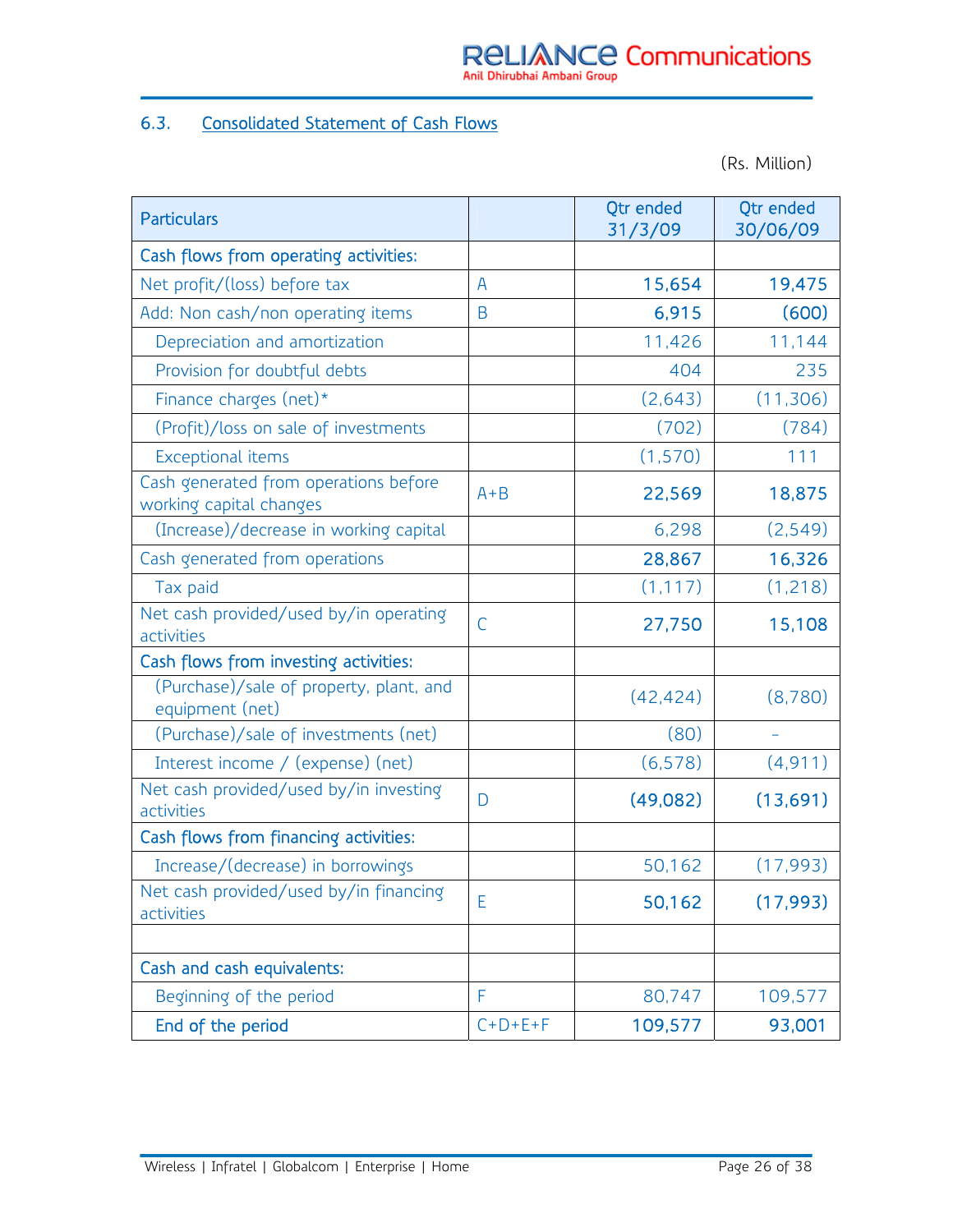## 7. Accounting Policies

Set out below are the significant accounting policies to the Consolidated Statement of Operations and the Consolidated Balance Sheet.

#### 7.1. Principles of Consolidation

Consolidation has been carried out in compliance with the applicable Accounting Standards, viz., AS 21 and AS 23, issued by the Institute of Chartered Accountants of India.

#### 7.2. Other Significant Accounting Policies

#### 7.2.1. Basis of Preparation of Financial Statements

The financial statements have been prepared under the historical cost convention in accordance with the generally accepted accounting principles in India and the provisions of the Companies Act, 1956.

#### 7.2.2. Use of Estimates

The presentation of financial statements requires estimates and assumptions to be made that affect the reported amount of assets and liabilities on the date of the financial statements and the reported amount of revenues and expenses during the reporting period. Difference between the actual results and estimates are recognized in the period in which the results are known/materialized.

#### 7.2.3. Fixed Assets

Fixed assets are stated at cost net of cenvat/value added tax and include amount added on revaluation less accumulated depreciation, amortization and impairment loss, if any.

- All costs including financing cost until commencement of commercial operations relating to borrowings attributable to fixed assets, are capitalized.
- **Expenses incurred relating to projects prior to commencement of commercial** operation are considered as project development expenditure and shown under capital work-in-progress.
- In respect of operating leases, rentals are expensed with reference to lease terms and other considerations in compliance with the provisions of the AS 19 issued by The Institute of Chartered Accountants of India, except for rentals pertaining to the period up to the date of commencement of commercial operations, which are capitalized.
- In respect of finance leases, the lower of the fair value of the assets and present value of the minimum lease rentals is capitalized as fixed assets with corresponding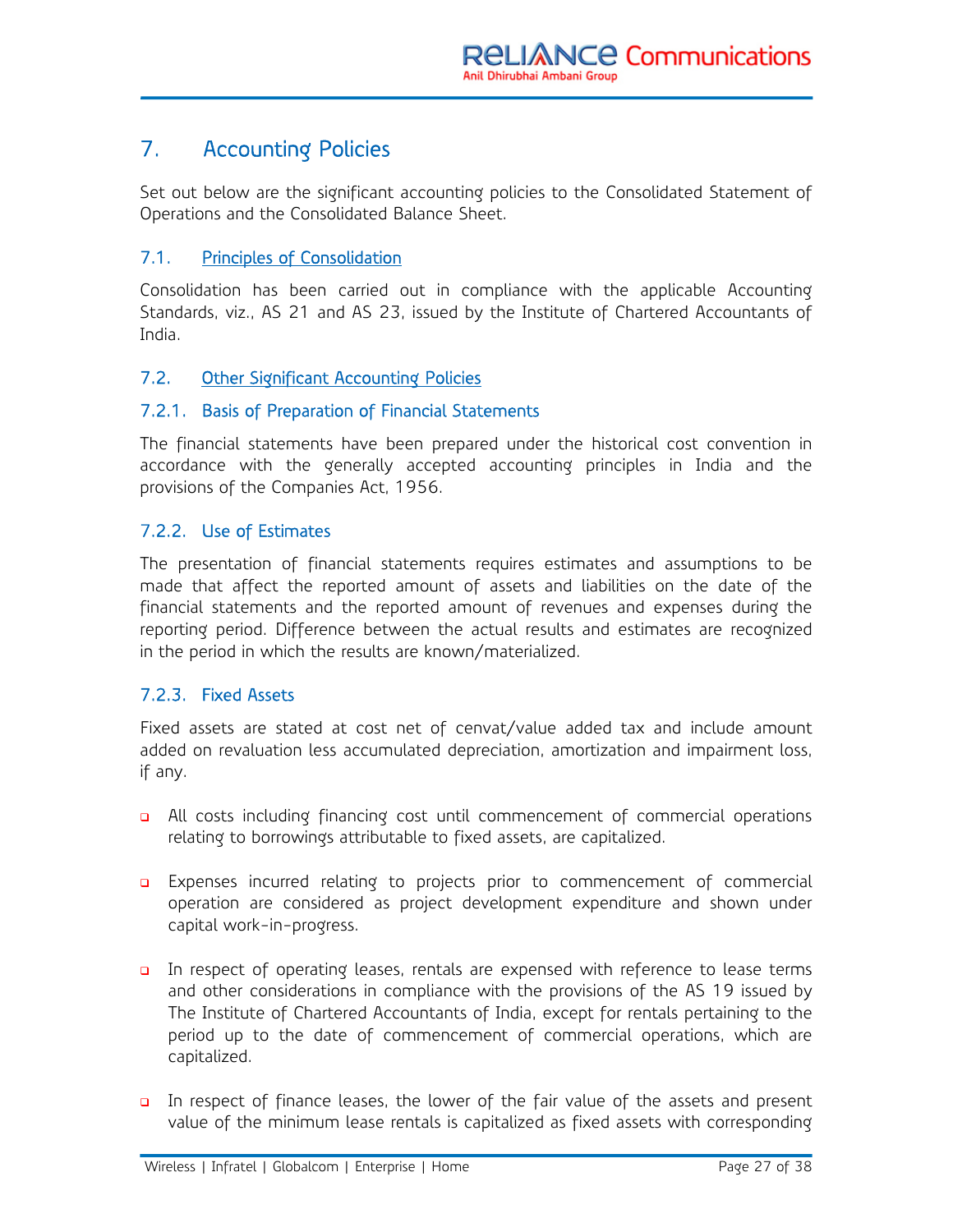amount shown as liabilities for leased assets in compliance with the provisions of the AS 19 issued by The Institute of Chartered Accountants of India. The principal component in the lease rental in respect of the above is adjusted against liabilities for leased assets and the interest component is recognized as an expense in the year in which the same is incurred except in case of assets used for capital projects where it is capitalized.

**Entry fees paid for telecom licenses and indefeasible right of connectivity are stated** at cost for acquiring the same less accumulated amortization. These are classified as part of fixed assets.

#### 7.2.4. Depreciation/Amortization

- **Depreciation on fixed assets is provided on straight line method at the rates and in** the manner prescribed in Schedule XIV to the Companies Act, 1956 except in cases of cable systems, telecom electronic equipment, customer premises equipment and certain other assets for which useful life has been considered based on technical estimation. Depreciation is net of the amount adjusted from Provision for Business Restructuring in accordance with the Scheme.
- Depreciation on assets taken on finance lease is provided over the remaining period of lease from the commencement of commercial operations.
- **Q** Leasehold land is depreciated over the period of the lease term.
- Intangible assets, namely entry fees for telecom licenses and indefeasible right of connectivity are amortized equally over the balance period of licenses or indefeasible rights from the date of commencement of commercial services or acquisition.
- **n** The depreciation schedule for various classes of assets is as follows:

| <b>Asset Class</b>    | Period (Years)        |
|-----------------------|-----------------------|
| Leasehold Land        | Over the lease period |
| <b>Building</b>       | 30 & 60               |
| Plant and Machinery   | $10 - 20$             |
| Furniture and Fixture | 10                    |
| Office Equipment      | $5 - 10$              |
| Vehicles              | 5                     |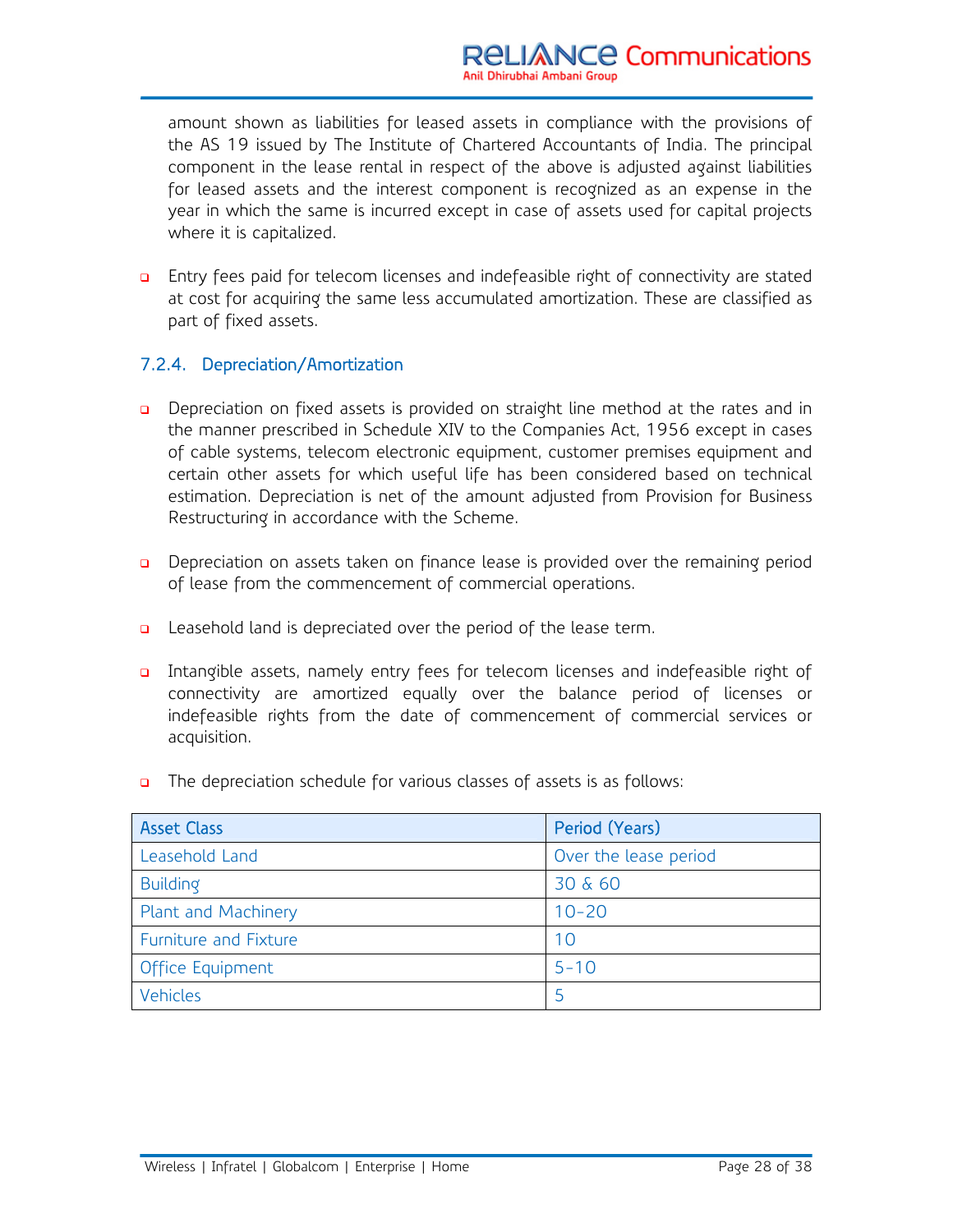#### 7.2.5. Impairment of Assets

An asset is treated as impaired when the carrying cost of assets exceeds its recoverable value. An impairment loss is charged to the profit and loss account in the year in which an asset is identified as impaired. The impairment loss recognized in prior accounting periods is reversed if there has been a change in the estimate of recoverable amount.

#### 7.2.6. Investments

Investments are classified into long term and current investments. Investments which are intended to be held for more than one year are classified as long term investments and investments which are intended to be held for less than one year, are classified as current investments.

Current investments are carried at lower of cost and quoted/fair value, computed category wise. Long term investments are stated at cost. Provision for diminution in the value of long term investments is made only if such a decline is other than temporary in the opinion of the management.

#### 7.2.7. Inventories

Inventories are valued at lower of cost or net realizable value. Cost of communication devices and accessories and stores and spares are determined on weighted average basis, or net realizable value whichever is less.

#### 7.2.8. Employee Retirement Benefits

Gratuity and leave encashment liabilities are provided for based on actuarial valuation. While Company's contributions towards provident fund and superannuation fund are provided on actual contribution basis in accordance with the related stipulation.

#### 7.2.9. Borrowing Cost

Borrowing costs that are attributable to the acquisition or construction of qualifying assets are capitalized as part of the cost of such assets up to the commencement of commercial operations. A qualifying asset is one that necessarily takes substantial period of time to get ready for intended use. Other borrowing costs are recognized as expense in the year in which they are incurred.

#### 7.2.10. Foreign Currency Transactions

- **D** Transactions denominated in foreign currencies are normally recorded at the exchange rates prevailing at the time of the transaction.
- Monetary items denominated in foreign currencies at the year end are restated at year end rates. In case of monetary items, which are covered by forward exchange contracts, the difference between the year end rate and the rate on the date of the contract is recognized as exchange difference and the premium paid on forward contracts has been recognized over the life of the contract.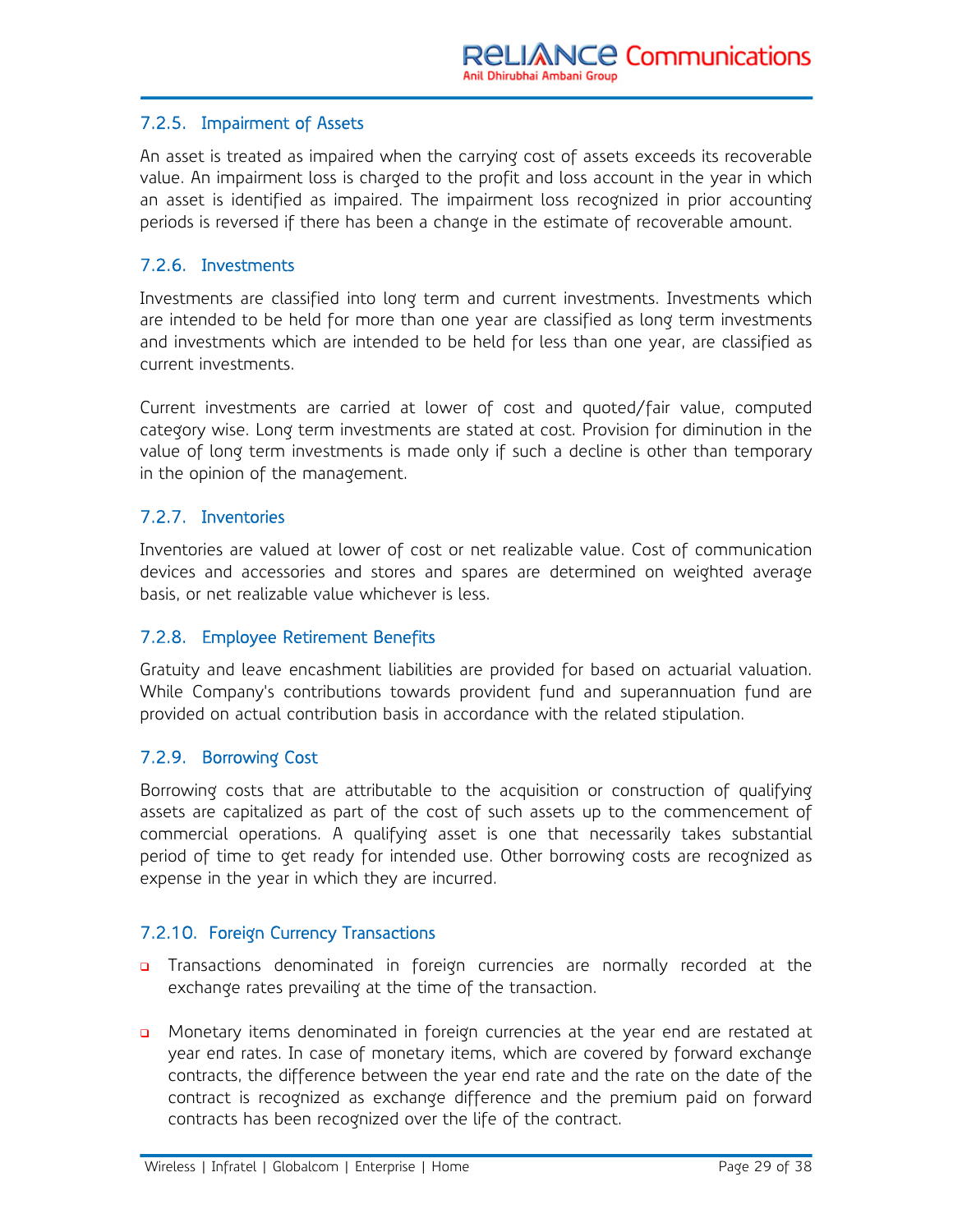- n Non monetary foreign currency items are carried at cost.
- Any income or expense on account of currency exchange difference, either on settlement or on translation, is recognized in the profit and loss account. The Company has adopted AS 11 for the year 2008-09 in respect of forex losses which are therefore being debited to Profit and Loss Account.
- a Any income or loss arising out of marking derivative contracts to market price is recognized in the profit and loss account.

#### 7.2.11. Revenue Recognition

Revenue (income) is recognized as and when the services are performed on the basis of actual usage of the Company's network. Revenue on upfront charges for services with lifetime validity and fixed validity periods are recognized over the estimated useful life of subscribers and specified fixed validity period, where significant. The estimated useful life is consistent with estimated churn of the subscribers.

#### 7.2.12. Provision for Doubtful Debts

Provision is made in the accounts for doubtful debts in cases where the management considers the debts to be doubtful of recovery.

#### 7.2.13. Miscellaneous Expenditure

Miscellaneous expenses are charged to profit and loss account as and when they are incurred.

#### 7.2.14. Taxes on Income

Provision for income tax is made on the basis of estimated taxable income for the year at current rates. Tax expenses comprise both current tax and deferred tax at the applicable enacted or substantively enacted rates. Current tax represents the amount of income tax payable/recoverable in respect of the taxable income/loss for the reporting period. Deferred tax represents the effect of timing difference between taxable income and accounting income for the reporting period that originate in one period and are capable of reversal in one or more subsequent periods.

#### 7.2.15. Government Grants

Subsidies provided by Government for providing telecom services in rural areas are recognized as operating income.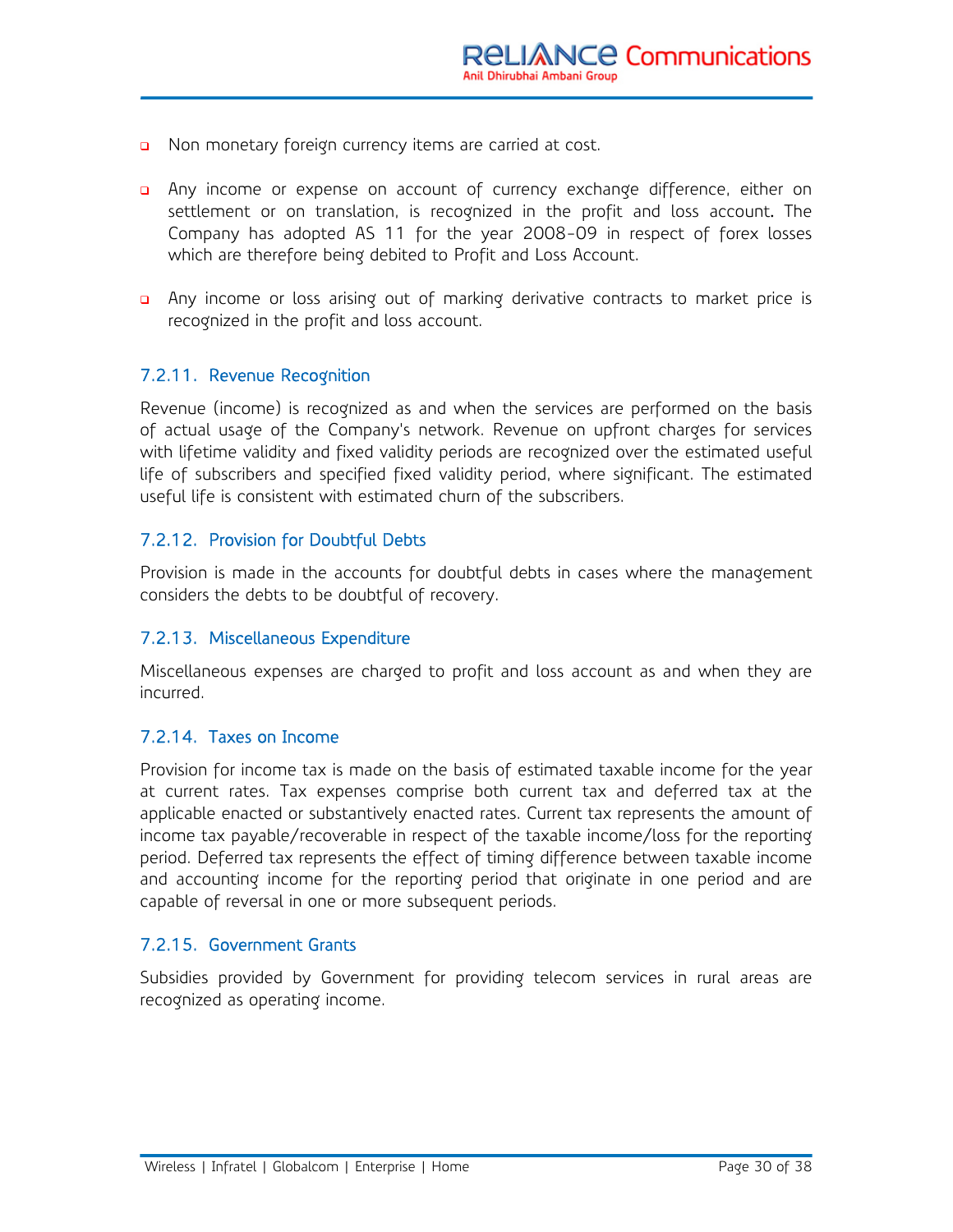#### 7.2.16. Provisions, Contingent Liabilities and Contingent Assets

Provisions involving substantial degree of estimation in measurement are recognized when there is a present obligation as a result of past events and it is probable that there will be an outflow of resources. Contingent liabilities are not recognized but are disclosed in the notes. Contingent assets are neither recognized nor disclosed in the financial statements.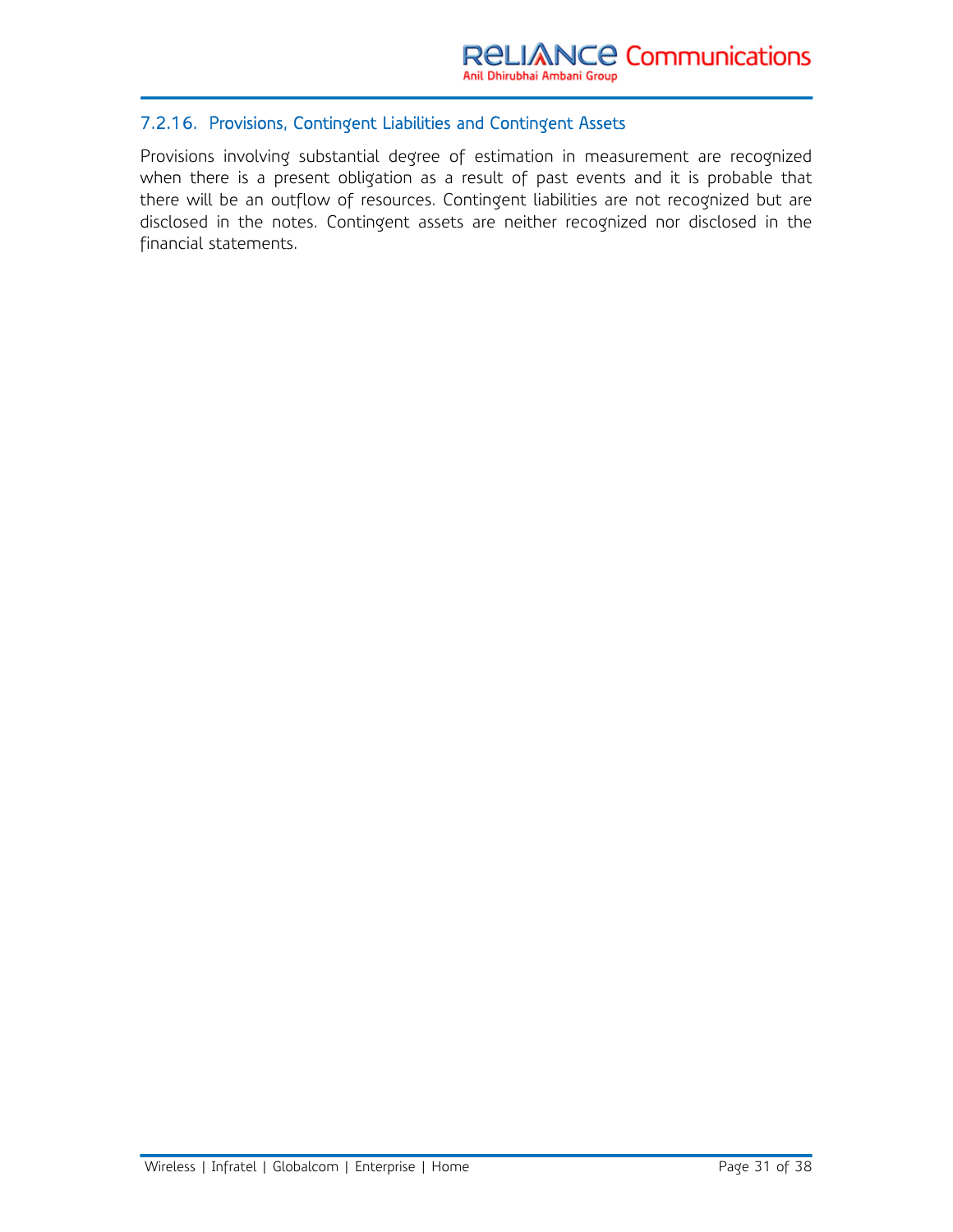#### 8. Notes to Accounts. (As reported to stock exchanges)

1. On account of various factors including, in particular, an amendment to Schedule VI of the Companies Act, 1956 ("the Act") withdrawing the requirement to adjust changes in the amounts of liability relating to Loans and Liabilities in foreign currency attributable to Fixed Assets acquired by the Company in the cost of the said Fixed Assets, the Company has decided after the end of the Financial Year 2008 - 09 and after the approval of the Unaudited Financial Results for the Year ending on 31st March, 2009 that it would be more appropriate to account for the changes in the amounts of liabilities, consequent to changes in foreign exchange rates, as part of the profit or loss of the Company for the year in which the changes take place without adjusting the amount of the change in the cost of fixed assets. The accounting policy now adopted by the Company is in line with the Accounting Standard ("AS") 11, "The Effect of Changes in Foreign Exchange Rates" as also in line with the accounting policy adopted by the Company in the Previous Year ending 31st March, 2008 and the accounting policy followed by the Company for similar changes relating to liabilities expressed in foreign exchange other than those relating to fixed assets.

 Accordingly, in respect of the Year ending on 31st March, 2009, Rs. 599,856 lakh being the foreign exchange difference relating to such loans/ liabilities, which were earlier adjusted in the cost of fixed assets, have now been charged to the Profit and Loss Account. Rs. 586,603 lakh has been withdrawn from the General Reserve of the Company in accordance with the terms of the Scheme of Arrangement between the Company and Reliance Infratel Limited approved by the Mumbai High Court on 18th July, 2009 and consequently, there is no impact vis-à-vis profits of the year ended 31st March, 2009 of such charge except for consequential effects relating to Depreciation, etc. which have been appropriately dealt with. However, aforesaid adjustment by withdrawing from the General Reserve shall be reversed in case, for any reason, the Order does not become effective.

 The revised accounting policy is continued in respect of the Current Year and the financial results for the Quarter ended on 30th June, 2009 have been arrived at on the basis of the revised accounting policy.

 The accounting treatment in relation to changes in amount of liabilities consequent to changes in foreign exchange rates was the subject matter of reference in the Review Report of the Auditors for the previous Quarter ending on March 31, 2009.

2. During the quarter, the Company has repurchased and cancelled 297 Foreign Currency Convertible Bonds (FCCBs) of USD 1,00,000 each, at a discount. This has resulted in a saving of Rs. 2,449 lakh which has been reflected as part of Other Income. Consequent upon such repurchase and cancellation, the Company's obligations to convert the said FCCBs into Shares, if so claimed by the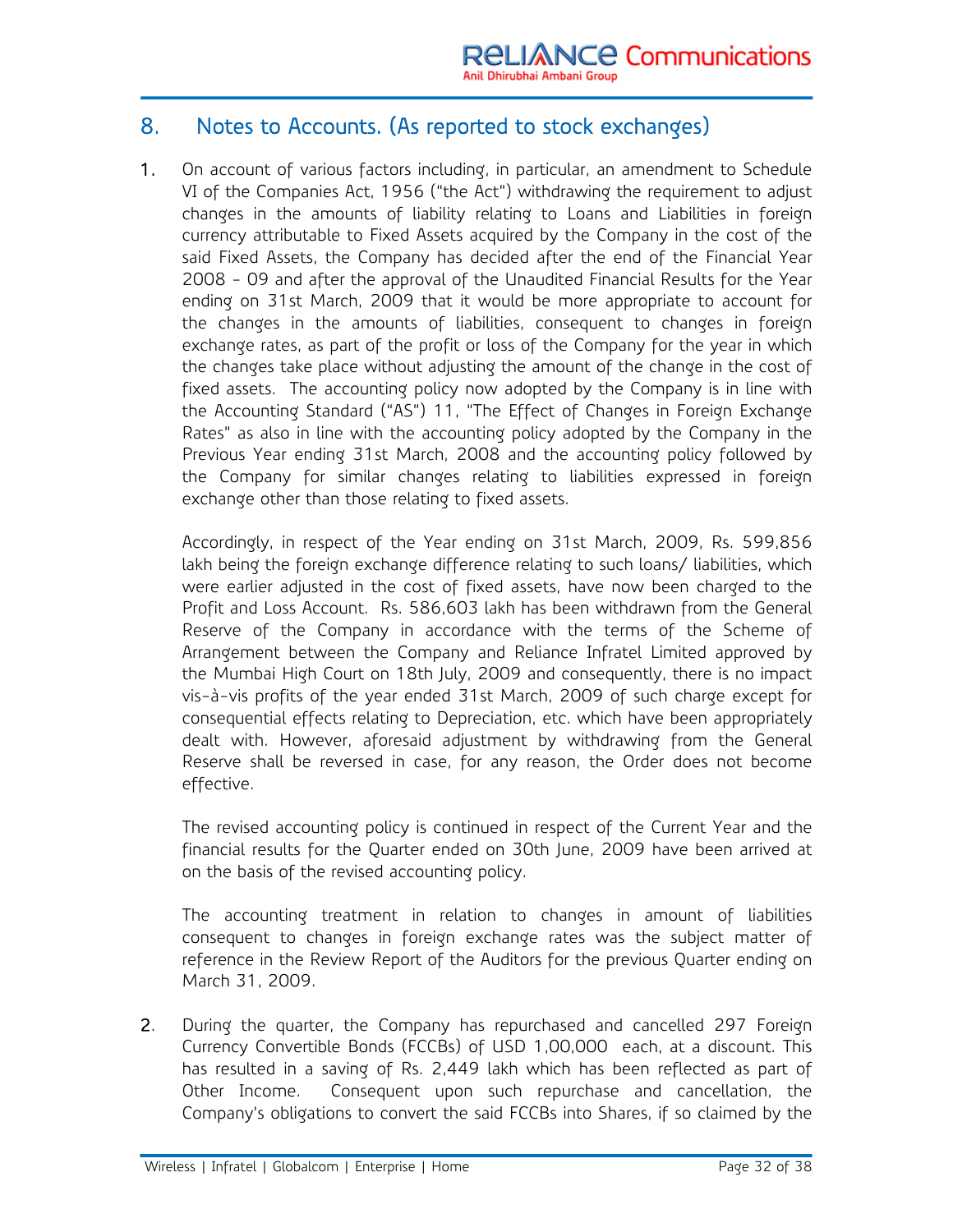FCCB Holders and/ or to redeem the same in foreign currency, have come to an end vis-à-vis the cancelled FCCBs.

3. (i) Pursuant to the Scheme of Amalgamation under Section 391 to 394 of the Companies Act, 1956 sanctioned by the Honourable High Court of Bombay vide Order dated 3rd July, 2009, Reliance Gateway Net Limited ("RGNL"), a Wholly Owned Subsidiary of the Company has been amalgamated into the Company with effect from the Appointed Date as 31st March, 2009. As required by the Scheme, the Company has considered the accounting effects of the Scheme into unaudited accounts for the year ended as at 31st March, 2009.

 All the assets and liabilities as appearing in the books of the RGNL as on the Appointed Date have been recorded at their respective fair values by the Company. Excess of Rs. 1,433,205 lakh arising on such transfer of assets and liabilities, in proportion to its Shareholding in Reliance Globalcom Limited, Bermuda, after making the adjustment, in accordance with the Scheme, for cancellation of investments of Rs. 2,09,643 lakh in RGNL and net effect on revaluation of assets and liabilities of the Company selected by the Board as required to be revalued for this purpose ("Identified Assets") of Rs. 1,275,481 lakh has been credited to General Reserve, to be dealt with in accordance with the Scheme.

 Further to the above, during the current quarter, additional depreciation of Rs. 28,934 lakh arising on account of fair valuation of Identified Assets, have been adjusted by drawing an equivalent amount from General Reserve, leaving no impact on Profit and Loss Account of the Company.

(ii) Pursuant to the Scheme of Arrangement ("the Scheme") under Section 391 to 394 of the Companies Act, 1956 sanctioned by the Honourable High Court of Bombay vide Order dated 19th June, 2009, the Treasury Activities, as defined in the Scheme, of Reliance Communications Infrastructure Limited ("RCIL"), a wholly owned subsidiary of the Company have been transferred and vested into Reliance Telecom Limited ("RTL"), a wholly owned subsidiary of the Company with effect from the Appointed Date as 1st April, 2008. Since the Scheme between two wholly owned subsidiaries of the Company does not involve any movement of assets or liabilities to any company outside the group controlled by the Company, RTL is not required to issue any shares or pay any consideration to either RCIL or to its shareholders.

(iii) Pursuant to the Scheme of Arrangement ("the Scheme") under Section 391 to 394 of the Companies Act, 1956 sanctioned by the Honourable High Court of Bombay on 18th July, 2009, the Optic Fiber Undertaking, as defined in the Scheme, of the Company has been transferred and vested into Reliance Infratel Limited ("RITL"), a subsidiary of the Company with effect from the Appointed Date as 1st April, 2008.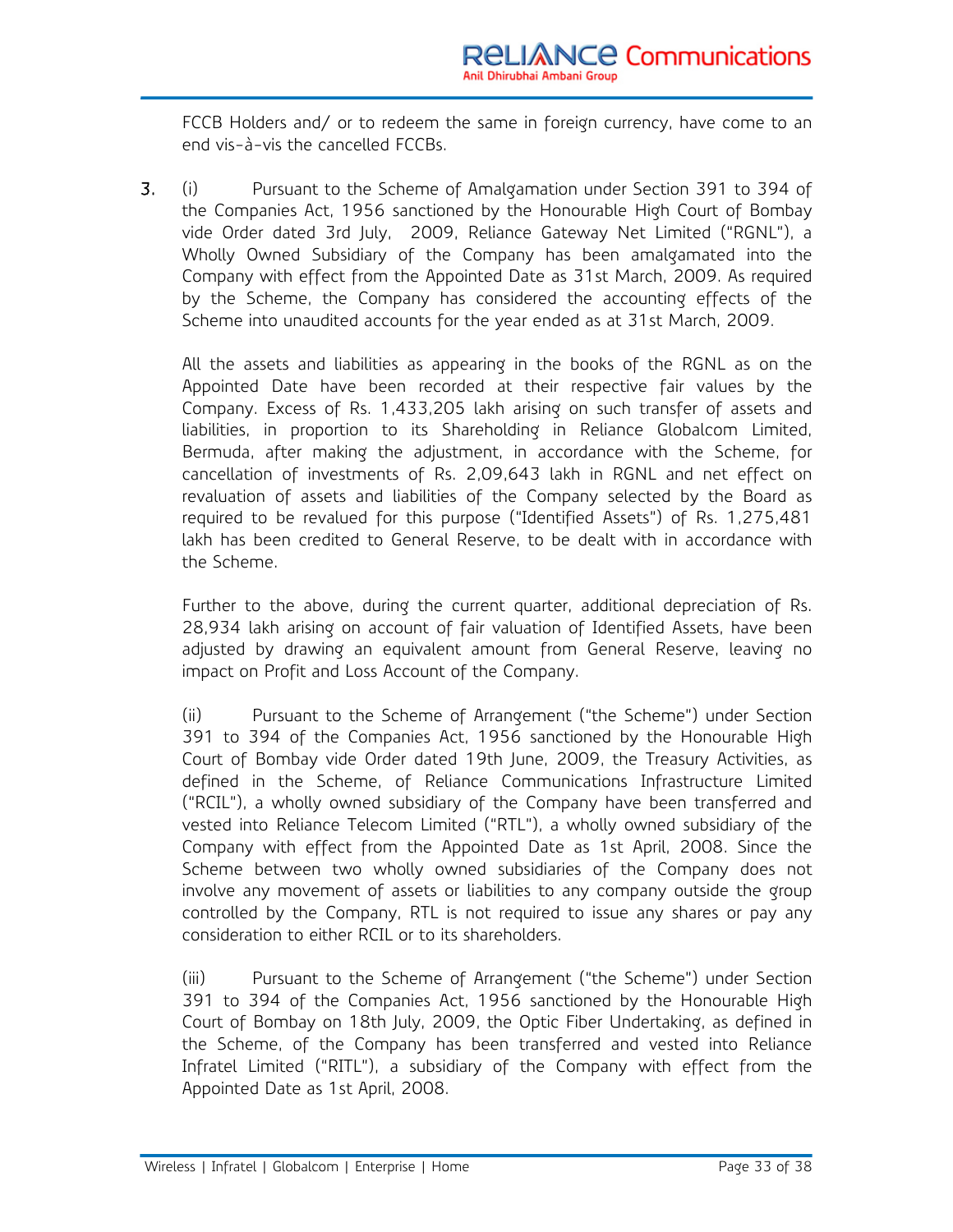However, the detailed Order of the Court is yet to be received. Also, the said Order has not become effective as the Company is still to file the said Order with the Registrar of Companies. In the interest of providing relevant information, the Company has decided that, notwithstanding the aforesaid position, the Company would reflect the transactions forming part of the Scheme sanctioned by the said Order in compiling the accounts both for the Year ended 31st March, 2009 and for the Quarter ended 30th June, 2009.

- 4. The Company has provided for Current Tax based on Minimum Alternate Tax (MAT) rate of 15% with applicable surcharge and education cess and discontinued provision of Fringe Benefit Tax (FBT), in view of the proposals contained in the Finance Bill (No.2) 2009.
- 5. The Board of Directors have declared Interim dividend of Re. 0.80/- per equity share of Rs. 5 each i.e. 16% for the financial year 2008 - 09. The interim dividend will be paid on or after 6th August, 2009.
- 6. The Company is operating with Wireless, Broadband, Global, Investments and Others / Unallocated segments. Accordingly, segment-wise information has been given. This is in line with the requirement of AS 17 "Segment Reporting".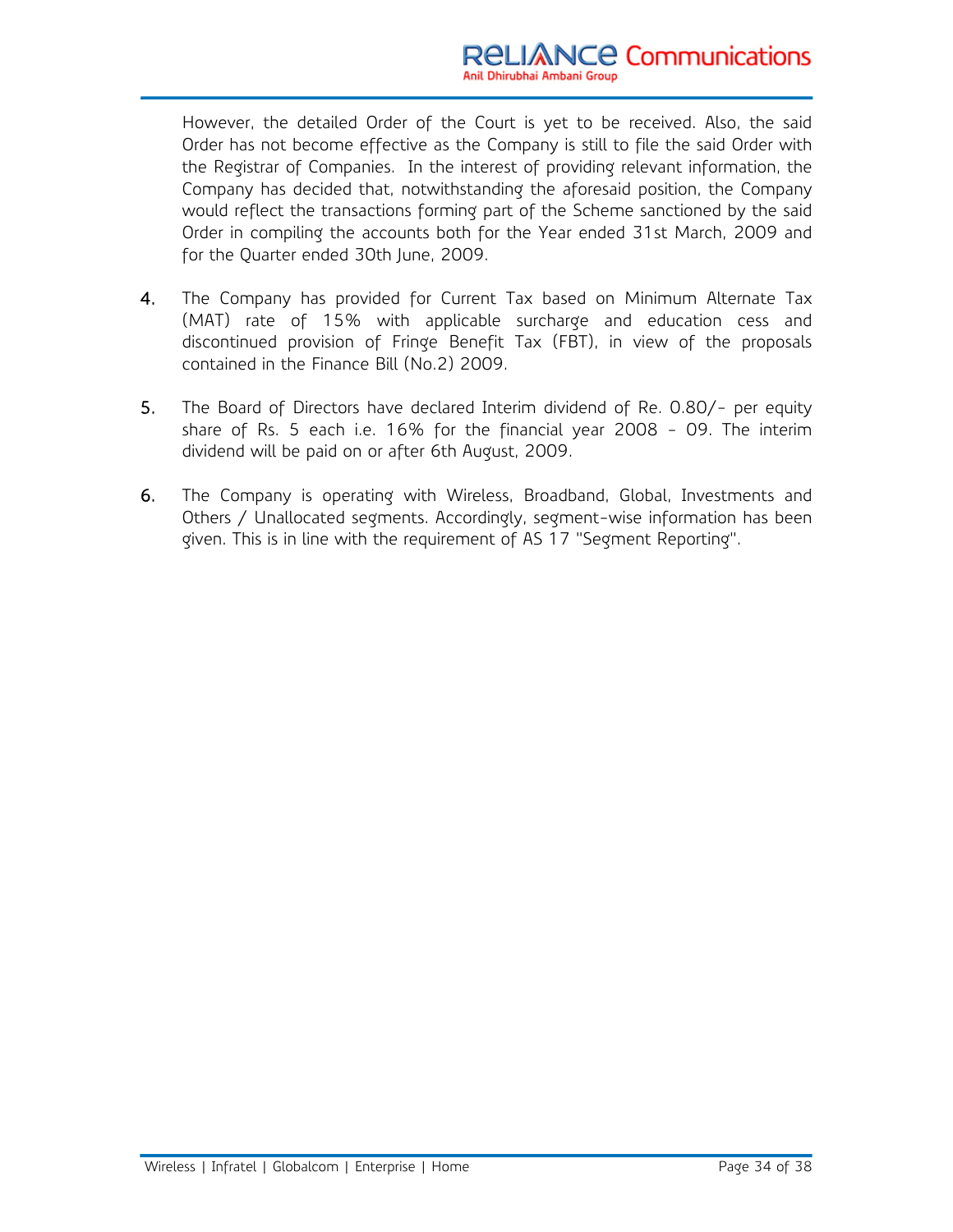## 9. Glossary

#### Key Performance Indicators and Financial Terms

| <b>Wireless Segment</b>                |                                                                                                                                                                                                                                                                                                              |
|----------------------------------------|--------------------------------------------------------------------------------------------------------------------------------------------------------------------------------------------------------------------------------------------------------------------------------------------------------------|
| Wireless market share                  | Total wireless customers (CDMA Mobile + GSM Mobile + FWP +<br>Wireless PCO), at the end of the relevant period, divided by All-India<br>wireless customers, at the end of the same period. All-India wireless<br>customer numbers are sourced from industry reports.                                         |
| Market share of wireless<br>net adds   | Wireless customer net additions during the relevant period, divided<br>by All-India wireless customer net additions during the same period.                                                                                                                                                                  |
| <b>Wireless ARPU</b>                   | Computed by dividing total wireless revenue for the relevant period<br>by average customers; and dividing the result by the number of<br>months in the relevant period.                                                                                                                                      |
| Wireless net ARPU                      | Computed by dividing net wireless revenue for the relevant period by<br>average customers; and dividing the result by the number of months<br>in the relevant period.                                                                                                                                        |
| Wireless churn                         | Computed by taking average monthly wireless disconnections divided<br>by opening monthly subscriber base in the relevant period. Churn is<br>expressed as a percentage.                                                                                                                                      |
| Total wireless minutes of<br>use (MoU) | Sum of all incoming and outgoing minutes used on the wireless<br>access network by all customers in aggregate.                                                                                                                                                                                               |
| Wireless MoU per<br>customer per month | Total wireless MoU divided by average number of wireless customers<br>on the network in the relevant period. The result is expressed as the<br>average per customer per month.                                                                                                                               |
| Wireless revenue per<br>minute (RPM)   | Wireless ARPU divided by the average wireless MoU per customer<br>per month.                                                                                                                                                                                                                                 |
| <b>SMS</b> revenue<br>(% of ARPU)      | Comprises both charges for customer to customer messaging services<br>and for applications accessed by customers over the SMS platform.<br>SMS revenue is divided by wireless revenue, and expressed as a<br>percentage of ARPU.                                                                             |
| Non-voice revenue (%<br>of ARPU)       | Comprises SMS revenue, charges for applications accessed by<br>customers over the wireless multimedia platform, wireless internet<br>access services, wireless data, and other value added services. Non-<br>voice revenue is divided by wireless segment revenue, and expressed<br>as a percentage of ARPU. |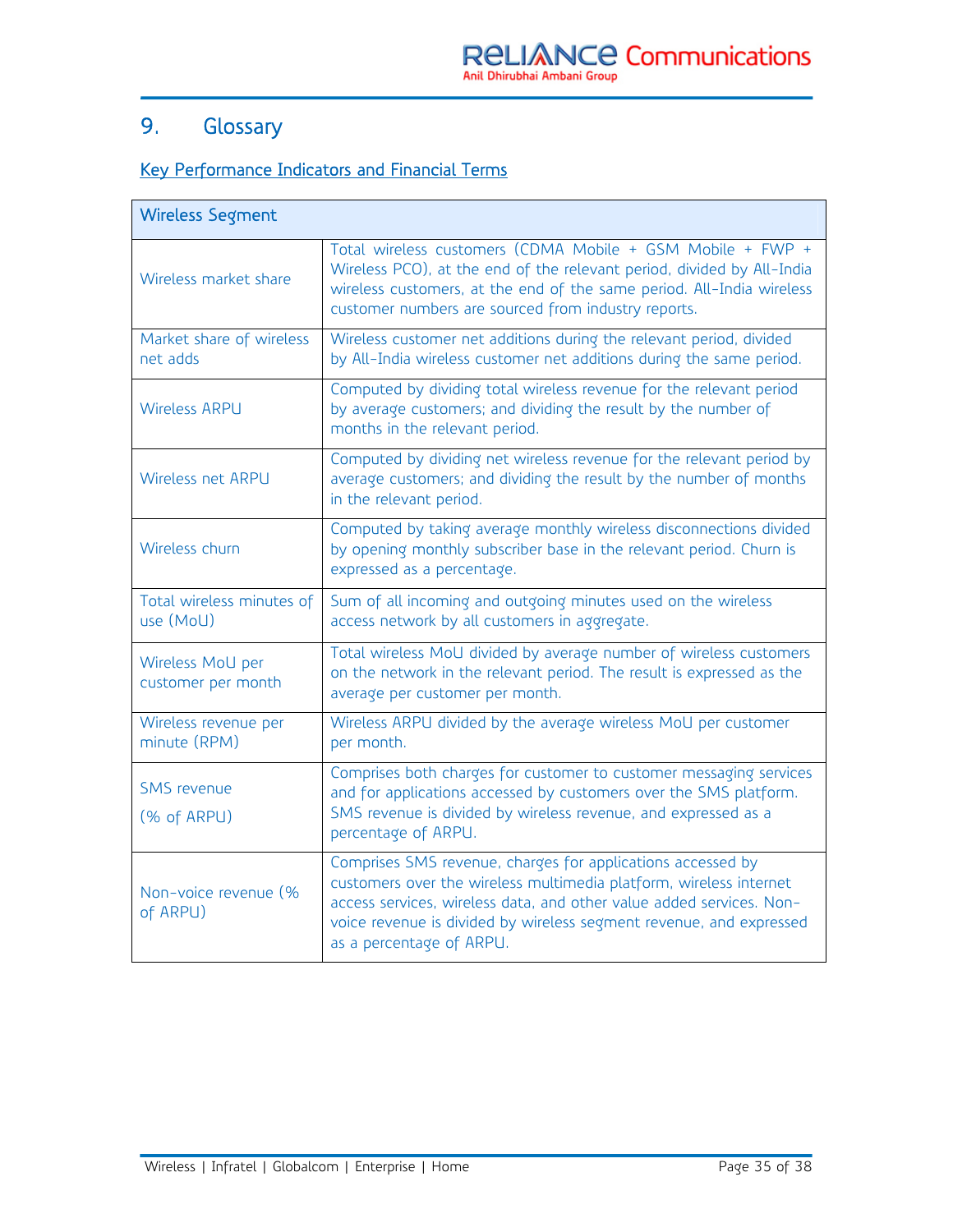| <b>Global Segment</b> |                                                                                                                                                                                                                                        |
|-----------------------|----------------------------------------------------------------------------------------------------------------------------------------------------------------------------------------------------------------------------------------|
| <b>ILD</b> minutes    | Total of incoming and outgoing international long distance minutes<br>carried by the Global business. This includes minutes originating or<br>terminating in India, international transit minutes, and global calling<br>card minutes. |
| NLD minutes           | Total of national long distance minutes carried by the Global<br>business. The domestic carriage of all ILD minutes has been included<br>in NLD minutes.                                                                               |

| <b>Broadband Segment</b>        |                                                                                                                                                                                                                                                    |
|---------------------------------|----------------------------------------------------------------------------------------------------------------------------------------------------------------------------------------------------------------------------------------------------|
| Buildings directly<br>connected | The number of buildings directly connected to Reliance<br>Communications's own network (either by wireline, fiber optic, or<br>other fixed access technologies) at the end of the relevant period.                                                 |
| Access lines                    | Number of narrowband and broadband voice and data access lines in<br>use.                                                                                                                                                                          |
| <b>ARPL</b>                     | ARPL (average revenue per line) is computed by dividing total<br>Broadband business revenue by the average number of access lines<br>in use during the relevant period; and dividing the result by the<br>number of months in the relevant period. |

| <b>Financial Terms</b>         |                                                                                                                                                                                                                                                    |
|--------------------------------|----------------------------------------------------------------------------------------------------------------------------------------------------------------------------------------------------------------------------------------------------|
| Net revenue                    | Total revenue less (1) charges for access deficit, USO levy, revenue<br>share and spectrum fees (referred to as "License Fees") and (2)<br>charges for access, carriage, interconnection and termination<br>(referred to as "Access Charges").     |
| Cash profit from<br>operations | Is defined as the sum of profit after tax, depreciation and<br>amortization.                                                                                                                                                                       |
| <b>ARPL</b>                    | ARPL (average revenue per line) is computed by dividing total<br>Broadband business revenue by the average number of access lines<br>in use during the relevant period; and dividing the result by the<br>number of months in the relevant period. |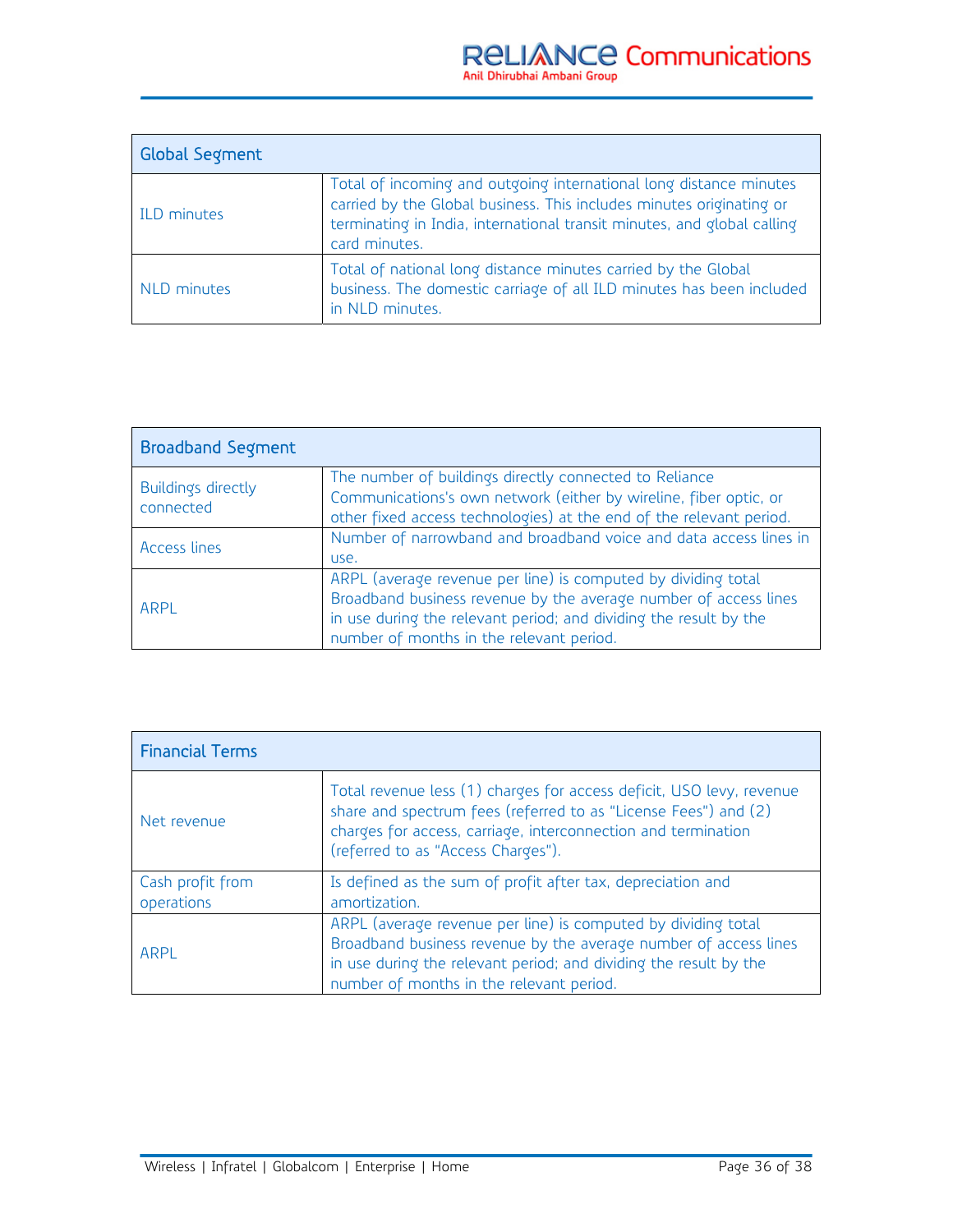# **Connect to India's fastest** wireless Internet

## **RELIANCE** Netconnect

## **Broadband+**

- > Broadband+ modem for Rs. 3,500/- only
- > 20 times faster Internet with speed upto 3.1 Mbps
- ▶ Wireless Broadband for laptops and desktops in 35 cities
- Seamless hi-speed network across 20,000 towns and 5 lac villages



**USB Modems** 

Visit your nearest Reliance World / Reliance Mobile Store / Mobile Handset Retailer, SMS "NC" to 55454, Log on to www.rcom.co.in